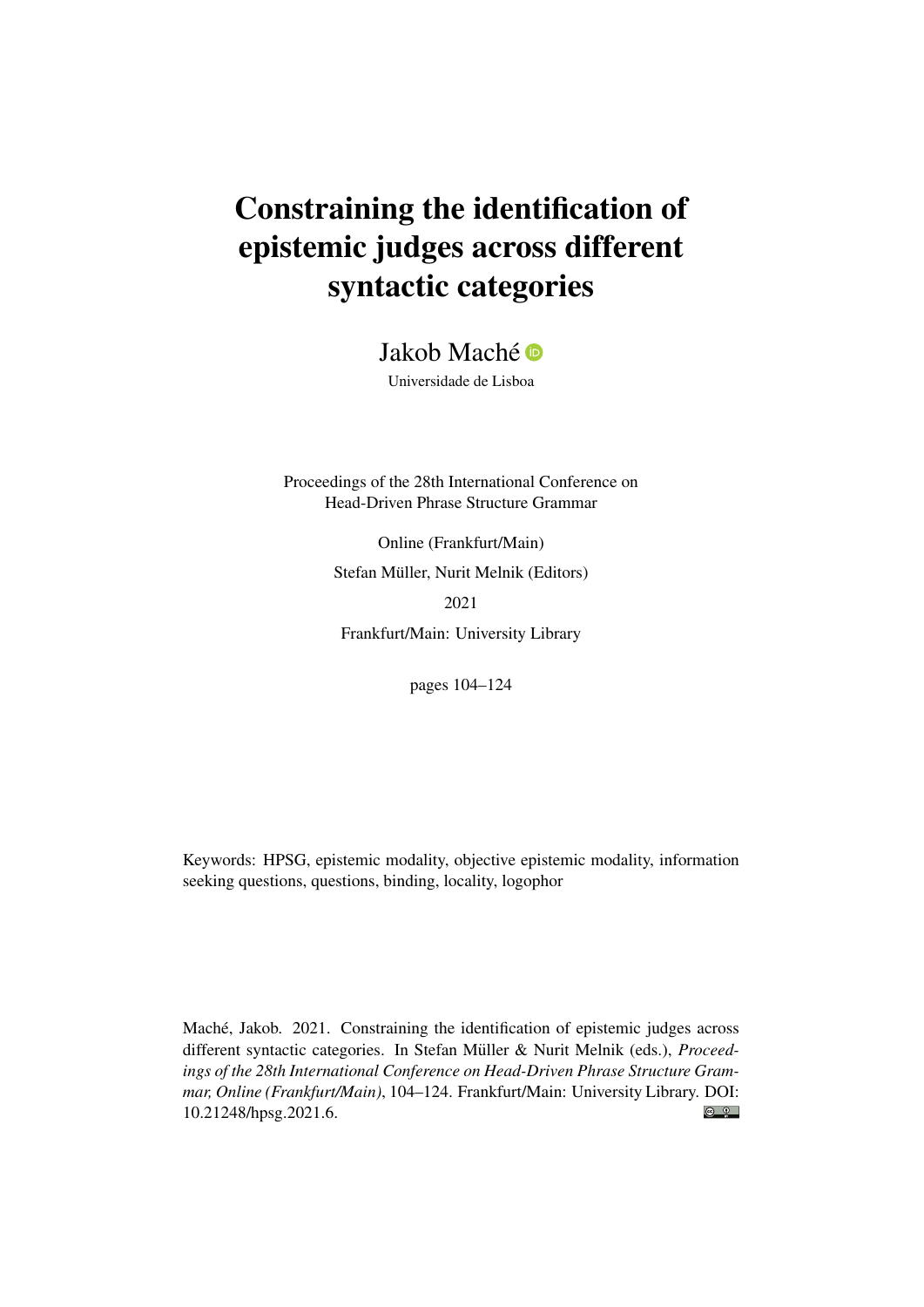#### Abstract

As observed at various occasions, the usage of epistemic adverbs in information seeking questions is by far more restricted than the usage of epistemic adjectives. Starting from Lyons (1977) this contrast was motivated assuming that different types of epistemic operators come with different semantics and scope positions in the utterance, namely objective vs. subjective epistemic modality. However it is not possible to define clear classes of objective epistemic modal operators in terms of clear diagnostics. It will be shown here that the contrast of acceptability is more accurately explained in terms of locality and binding properties of the variable for the attitude holder rendering the epistemic judgement. If locally bound, epistemic modal operators can be embedded, if not, they are subject to much stricter conditions in order to be interpretable.

## 1 Introduction

This paper addresses the question under which conditions epistemic modal operators can be embedded in information seeking questions and complement clauses. Starting with Greenbaum (1969: 111, 153) and Jackendoff (1972: 344–345), it was observed that epistemic adjectives like probable with finite clausal complements can be more readily embedded in questions than their morphological cognate adverbs like probably (cf. 1). These contrast were originally observed in data from English.

- (1) a. Is it probable that Frank beat all his opponents?
	- b. \* Did Frank probably beat all his opponents?

Similar contrasts between epistemic adverbs and adjectives are also reported in other West Germanic languages such as with Dutch waarschijnlijk 'probable' and its German cognate wahrscheinlich (cf. Nuyts 2001a: 55–59, Nuyts 2001b: 389–390, 393), as well as with Hungarian adverbs talán 'perhaps', valószinüleg 'probably' and biztosan (Kiefer 1984: 69–70).<sup>1</sup>

This paper is structured as follows: Section 2 discusses some earlier explanations to account for this contrasting behaviour of epistemic adjectives and epistemic adverbs, which assume that the different syntactic categories

<sup>&</sup>lt;sup>†</sup>First, I am grateful to three anonymous reviewers for their comments and suggestions. Furthermore, I owe special thanks to Amália Mendes, Frank Richter, Manfred Sailer and Symon Stevens-Guille for their comments on this paper before, during and after the conference. I am grateful to Łukasz Jedrejowski and Felix Bildhauer for helping me with literature. Finally, I would express my gratitude to Robin Cooper and Jonathan Ginzburg for comments about modality, types and message-typesn in Situation Semantics.

<sup>&</sup>lt;sup>1</sup>These authors do not provide explicit data for a contrast between epistemic adverbs and epistemic adjectives, but it follows from their claim that epistemic adverbs in these languages are excluded from questions.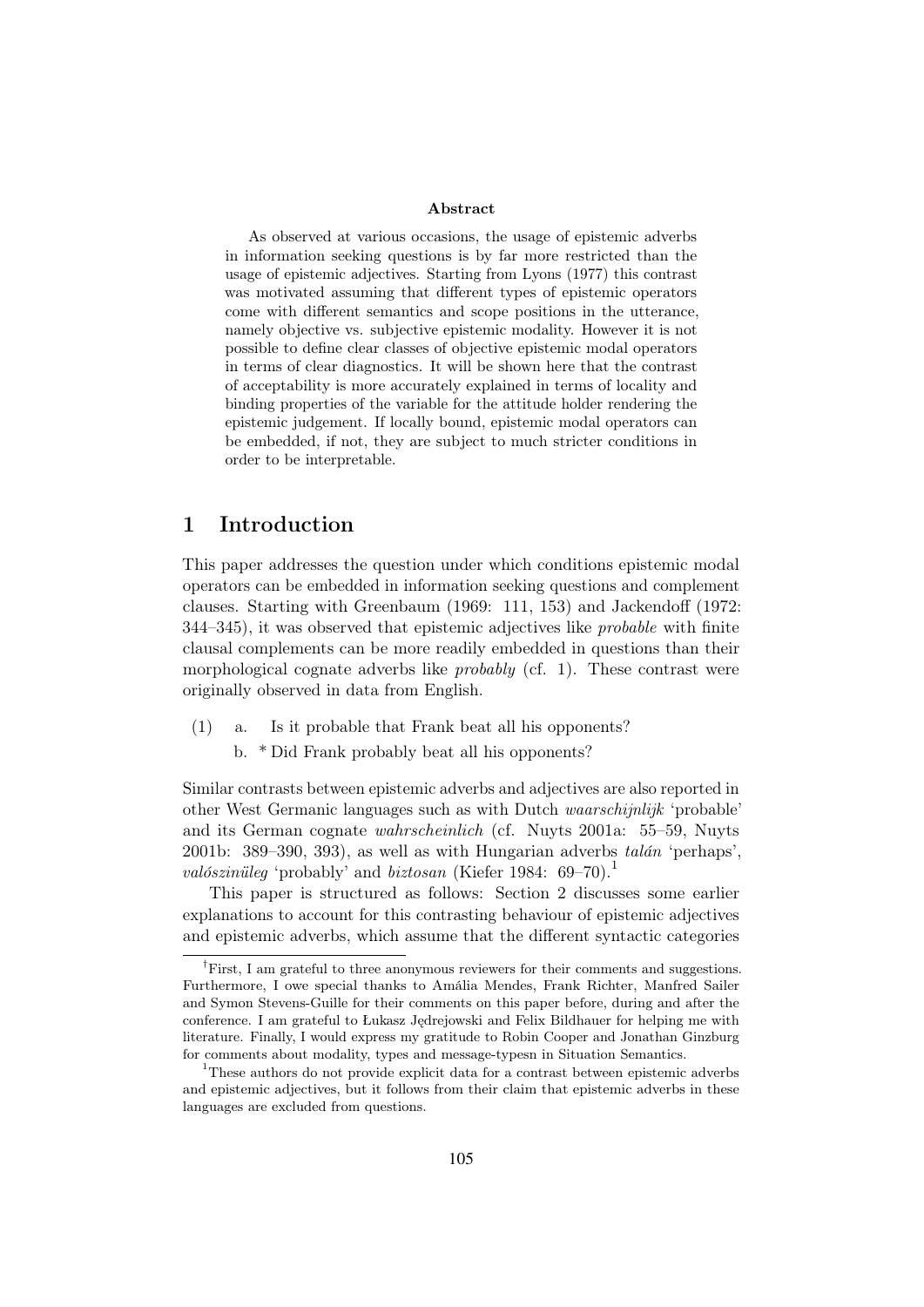come with different semantics. Moreover, challenges will be addressed, which these explanation face. In Section 3, it will be shown that it is necessary to take a broader perspective on that matter in order to understand how these modifiers differ precisely. It will investigate how different epistemic modal expressions are subject to different constraints to identify the attitude holder who renders the epistemic judgement. As German modal operators have a richer array of uses, the discussion will mainly draw from German data. Section 4 will present an alternative analysis, which demonstrates that the difference of acceptability is due to a difference of how the attitude holder involved in the epistemic judgement is syntactically represented and how much it is accessible for binding processes.

## 2 Objective vs. Subjective Epistemic Modality

In subsequent research on the different behaviour of epistemic adverbs and adjectives in information seeking questions, Lyons (1977: 799) suggested that the diverging behaviour is due to a difference in semantics: Epistemic adverbs are always interpreted in a 'subjective' epistemic manner, by means of which the speaker weakens their commitment to the truth. In contrast, epistemic adjectives always are interpreted in an 'objective' epistemic interpretation, which is based on 'quantifiable logical probability'. Lyons (1977: 749, 802) is inspired by R.M Hare's (1971) work, who assumes that each utterance consists of three components: (i) a phrastic component, which corresponds to the propositional content of the utterance; (ii) a tropic component, which determines the type of speech act and (iii) and finally a *neustic component*, which specifies the degree of commitment of the speaker to that speech act.

In Lyons' (1977: 749, 802) model, utterances are structures consisting of two operator positions; for the neustic and the tropic component and a slot for the proposition  $p$ . An assertion involves an "unqualified" neustic component with the meanining 'I-say-so' represented by a full stop and an "unqualified" tropic component with the meaning 'It-is-so', also represented by a full stop. Moreover, he gives a classification of five other types of speech acts which are result of the interaction of different 'qualifiers' '?' for questions, '!' for directives and '∼' for negation and the different scopal positions.

| $\bullet$                  |          |                  |
|----------------------------|----------|------------------|
| 7                          |          | $\boldsymbol{p}$ |
|                            | л.       |                  |
|                            | $\sim$ ! |                  |
| f. deliberative question ? |          |                  |
|                            |          |                  |

Building on this model of speech acts, Lyons (1977: 804) claims that the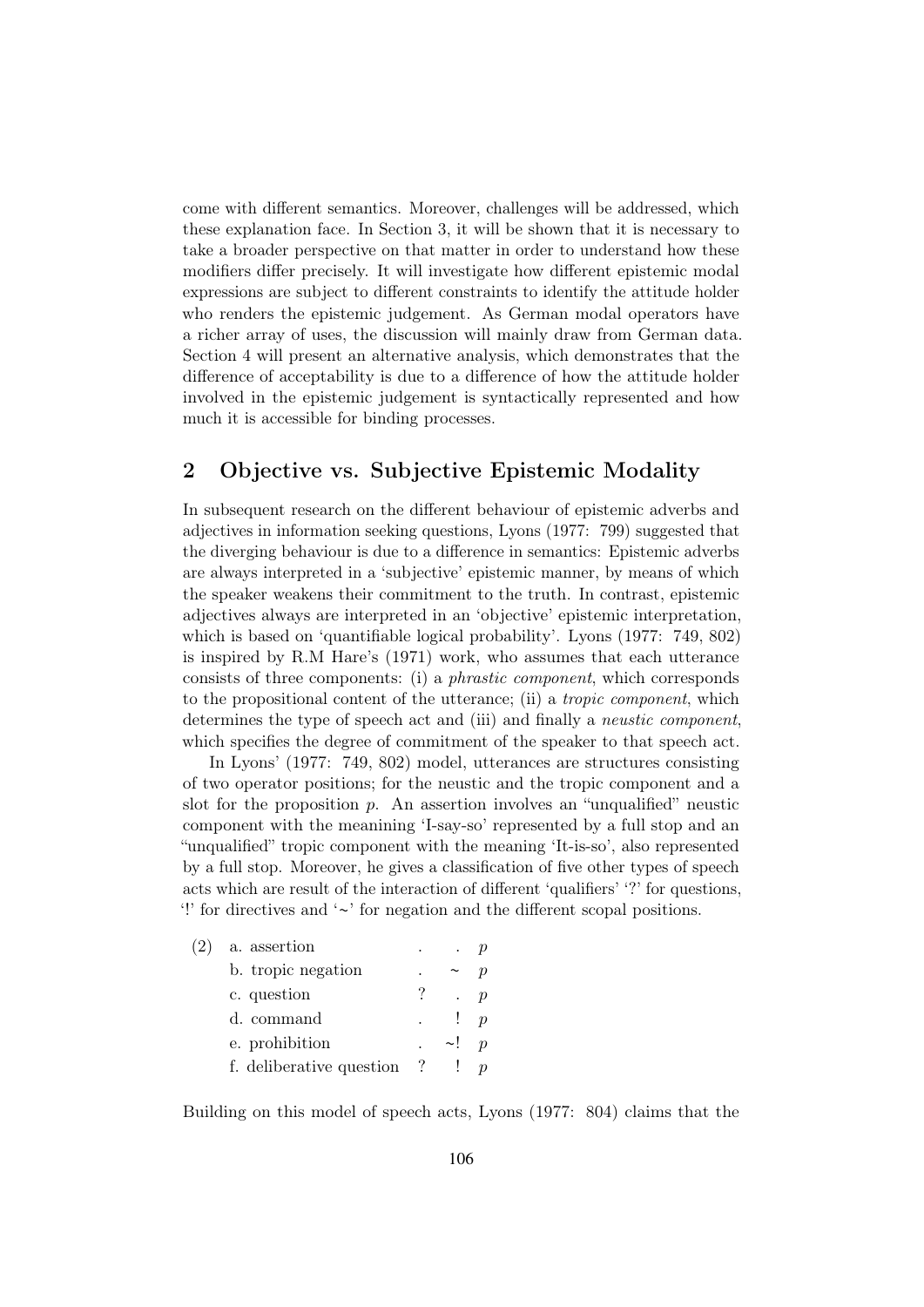diverging degree of acceptability with epistemic adjectives and adverbs in information seeking questions is due to their different scopes they may take in the representation of an utterance. Hence, he postulates two distinct types of epistemic modality: objective epistemic modality (ObjEM), qualifying the tropic it-is-so component (cf. 3) and subjective epistemic modality (SbjEM), qualifying the neustic I-says-so component (cf. 4):

- (3) a. I say that it is possibly the case that p. b.  $\therefore$   $\Diamond p$
- (4) a. Possibly/perhaps it is the case that p. b. ◇.p

From this model it follows that SbjEM operators and question operators compete for the same scopal position in the utterance, predicting that they can never co-occur (p.799–800).

This suggests that subjectively modalized utterances, unlike categorical assertions and objectively modalized statements, are not acts of telling; and that their illocutionary force is in this respect similar to that of questions, which are also non-factive.

Although there is no clear statement about epistemic adverbs, Lyons (1977: 805–806) claims that epistemic modal verbs are much more appropriate for the expression of SbjEM, whereas epistemic adjectives and nouns in copula constructions are much more natural for the expression of  $\mathrm{ObjEM.}^2$  However, Lyons (1977: 797–801) notes that some epistemic modal auxiliaries can also be interpreted in an 'objective' epistemic way. His assumption is motivated by the observation that there are some uses of epistemic modal auxiliaries in English which can occur under negation, in antecedents of event-related conditionals and in information seeking questions. Accordingly, he concludes that a restricted group of modal auxiliaries can be used in an 'objective' way, whereas the majority only is acceptable with a 'subjective' epistemic interpretation. Despite the fact Lyons explicitly mentions that *can*, *must* 

On page 798, Lyon discusses and example with perhaps, which he classifies as SbjEM.

 $^{2}$ Actually, Lyons (1977: 800) mentions the possibility that epistemic adverbs can come with a ObjEM interpretation:

But we can express at least three different degrees of factuality in English by selecting one modal adverb rather than another from a set which includes, certainly', 'probably',and 'possibly'; and the difference between 'probably' and 'possibly', when they are used in objectively modalized statements, would seem to correlate, at least roughly, with the difference between a degree of factuality that is greater than and one that is less than 0.5.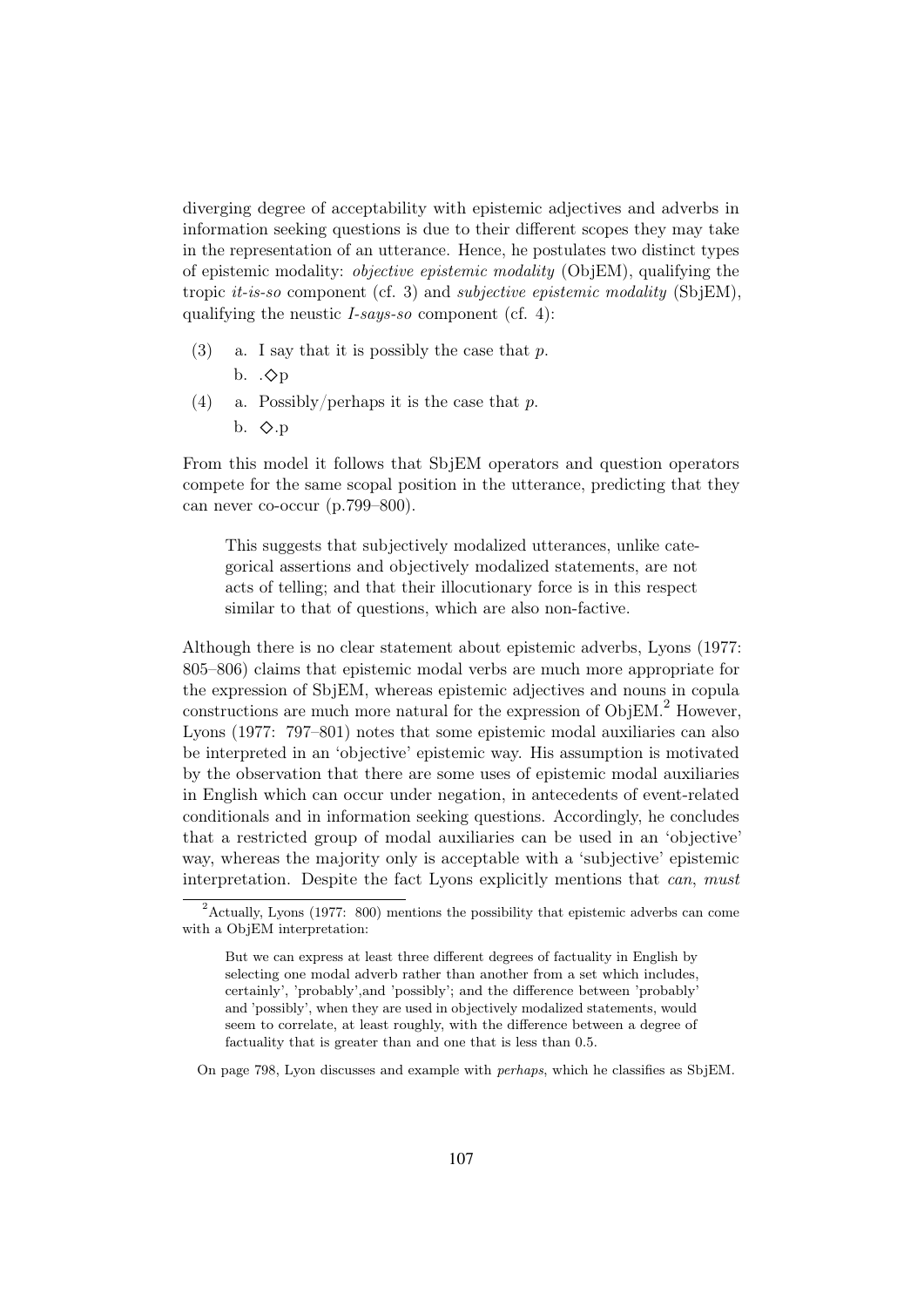and may have an 'objective' epistemic interpretation in English, he does not systematically specify the precise extension of the class of ObjEM auxiliaries.<sup>3</sup>

Turning to their specific meaning, Lyons (1977: 797, 799–800) notes that ObjEM is related to alethic modality, both being subtypes of Carnap's quantifiable logical probability. However, they cannot be sharply distinguished from one another. In contrast, SbjEM expresses a proper illocutionary act of assuming.

Finally, Lyons (1977: 797, 806) assumes that SbjEM is more basic than ObjEM and that the latter is derived from the former by a process of 'objectification', but that is impossible to draw a sharp distinction between the two of them either. At this point it should be stressed that Lyons hardly ever becomes explicit how different syntactic categories relate to the SbjEM vs. ObjEM distinction and that Lyons barely provides examples and thus does not come up with exhaustive lists of lexical items which can only be interpreted in an ObjEM way, only in a SbjEM way or in both ways.

Shedding more light on the usage of epistemic adjectives, Watts (1984: 136–137) argues that likely and possible yield 'objective' epistemic interpretations whenever occurring with for-to-infinitives and 'subjective' epistemic interpretations whenever occurring with finite that-clauses. In contrast, Watts (1984: 138) claims that adverbials are always interpreted in a SbjEM way and that can has only an ObjEM interpretation and may is allows for both interpretations.

Hengeveld (1988: 236–240) is much more explicit and systematic bringing constructed examples from English, which are meant to demonstrate that epistemic adverbs and epistemic adjectives are clearly distinguished by the meaning they convey: Whereas epistemic adverbs are always SbjEM, epistemic adjectives are always ObjEM. As regards their semantic contribution, Hengeveld is fairly loyal to Lyons' original proposal. But he crucially departs from Lyons' original claims, as he suggests that epistemic adverbs are always SbjEM. However, Hengeveld (1988: 237) makes a somewhat confusing statement too. He observes that epistemic may and must cannot occur in the scope of a negation. From this, Hengeveld (1988: 237) concludes that the inability of the modal auxiliaries to occur in the scope of a negation must be due to their are SbjEM nature. This is fairly surprising as this entails that Hengeveld assumes that they cannot be 'objective' epistemic. If they had an ObjEM variant, they were expected to be totally acceptable in the negation. At this point he contradicts Lyons (1977: 797–798), who takes precisely these two verbs as the most prototypical examples which can be interpreted in either way: SbjEM and ObjEM.

According to Hengeveld (1988: 236–240), this difference in semantics

 ${}^{3}$ Lyons is not very explicit. Below are enlisted examples he uses for *may* as ObjEM (14) pp. 797–798, (24–25) p. 801, (45) p.804; can't as ObjEM (26–27) pp. 801, must (15) pp. 797–798, ObjEM, SbjEM hardly natural with  $need n't$  (31) p. 801; Examples of may as SbjEM (14) p. 797, (24–25) p. 801, must as SbjEM (15) p. 797.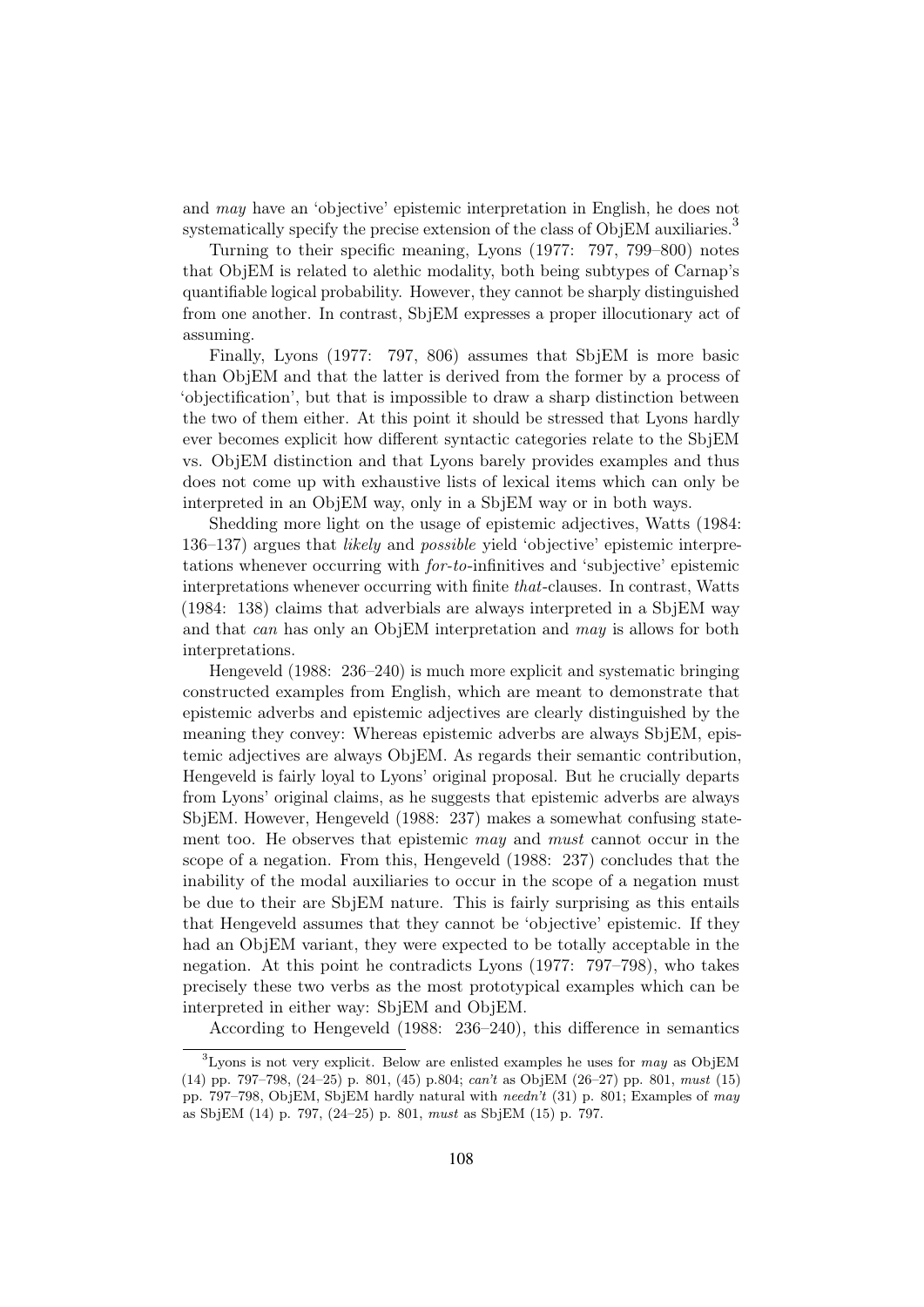is the reason why epistemic adjectives occur in a whole range of syntactic environments from which epistemic adverbs are excludes, such as: (i) embedded in information seeking questions, (ii) in the scope of a negation, (iii) embedded in the antecendent of an event-related conditional, (iv) in the scope of a past or future tense marker, (v) and they can be challenged.

In later research, the distinction between objective and 'subjective' epistemic modality is motivated by the type of evidence on which the epistemic judgement is based. This has been most explicitly elaborated by Nuyts (2001b: 384, 386) who argues that 'subjective' epistemic modality makes reference to evidence that is accessible to the speaker alone, whereas 'objective' epistemic modality makes reference to evidence that is accessible to a bigger group of referents. Some formal semantic approaches such as Tancredi (2007: 2) and Huitink (2008: 7) follow the idea that the accessibility of the evidence is the key to distinguish between these two types of epistemic modality. Departing from Lyons' original idea, Nuyts (2001b: 393) suggests that 'objective' epistemic modality is not related to alethic reasoning and that therefore it should be renamed into 'inter-subjective' modality. Crucially, Nuyts (2001a: 72–78) argues that the acceptability of epistemic modal operators in the scope of question operators or negations or in antecedents of event-related conditionals is not determined by the dimension 'objective' vs. 'subjective' but by a second, more functional dimension: descriptive vs. performative. As epistemic adverbs are always performative, they are excluded from these non-canonical environments, in opposition, epistemic adjectives are always descriptive, which renders them acceptable in the same contexts.

Turning to analyses on German, Öhlschläger (1989: 207, 210) and Diewald (1999: 82–84, 274) assume in their work inspired by Lyons (1977) that there are 'objective' epistemic modal auxiliaries in German, too. In contrast to Lyons, their study is based on a much broader selection of empirical data and it is much more systematic. Their analysis of German modal verbs leads them to the conclusion that the forms kann and muss allow for objective interpretations whereas the forms mag and könnte clearly do not. As they argue the former can be embedded in questions and in the scope of a negations, but the latter fail to do so.

The assumption that there are two separate types of epistemic modality with different interpretation and different scope comes with various problematic consequences, as shown by Maché (2013: 360–373). To start with, there is no consensus at all what ObjEM really is and which elements can be used express it and which cannot, as illustrated in Table 1. For instance, Lyons (1977: 800, 805–806) assumes that epistemic adverbs may be more appropriate to express a SbjEM interpretation, he notes that ObjEM uses are not totally excluded. Opposed to that, Watts (1984: 138) and Hengeveld (1988: 236–240) claim that epistemic adverbs are limited to SbjEM uses. Moreover, Lyons (1977: 797–798) considers may and must as prototypical ObjEM, whereas Hengeveld (1988: 237) argues that these verbs cannot be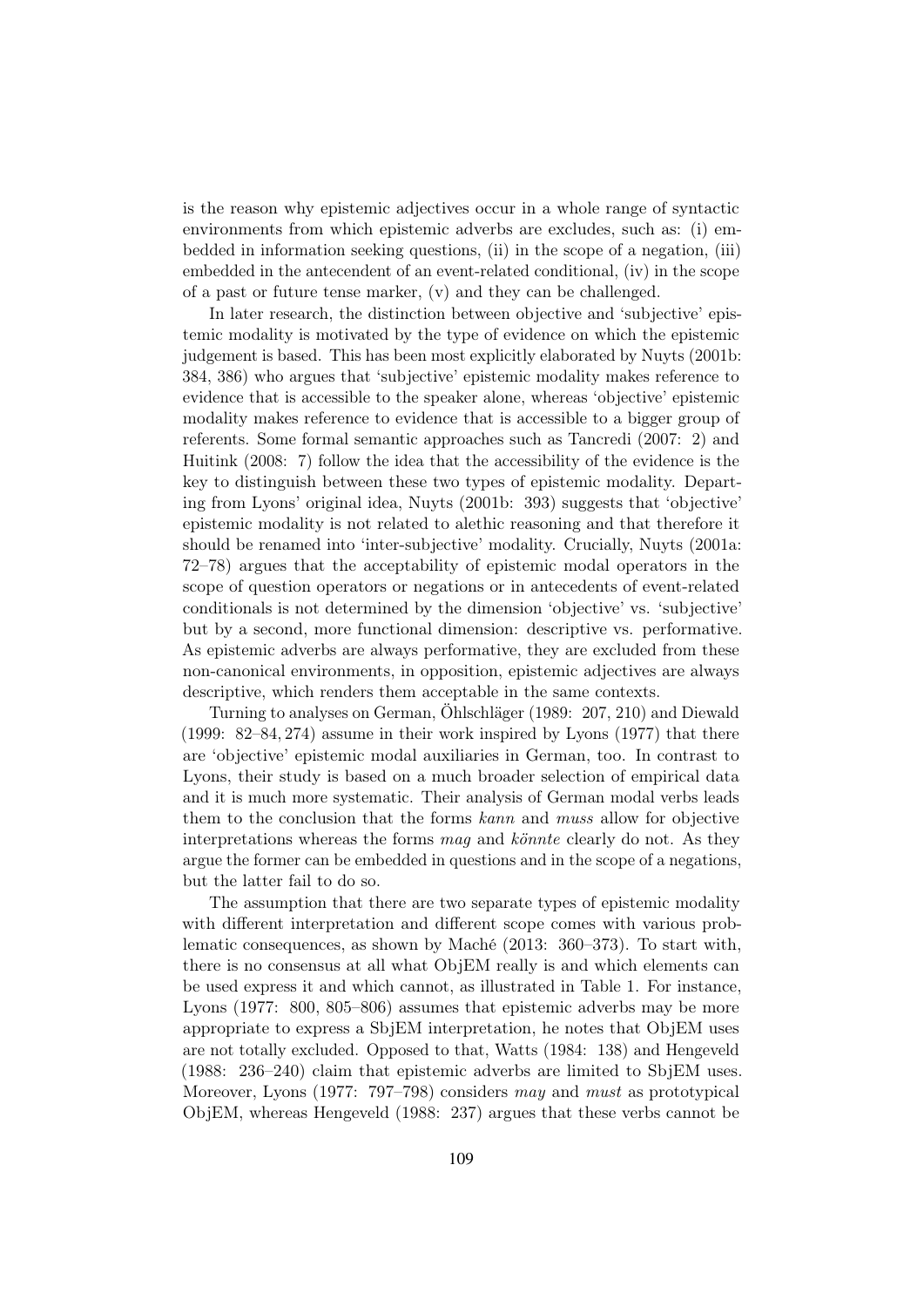negated as they are SbjEM. Finally, Nuyts (2001a: 72–78) suggests that the acceptability of epistemic operators in questions is not determined by their degree of objectivity but by an entirely different dimension: performativity vs. descriptivity.

Summing up, there is only one observation which is supported by a broader range of studies, which is that epistemic adverbs are hardly acceptable in the scope information seeking question operator or negation whereas epistemic adjectives are to a much larger extent.

| author                       | ADJ        | ADV        | <b>VERB</b>    |       |      |         |        |               |                 |            |                |
|------------------------------|------------|------------|----------------|-------|------|---------|--------|---------------|-----------------|------------|----------------|
|                              |            |            | <b>ENGLISH</b> |       |      | DUTCH   |        | <b>GERMAN</b> |                 |            |                |
|                              |            |            | can            | can't | may  | must    | kunnen | kann          | $m\ddot{u}ssen$ | $\ddot{a}$ | $m\ddot{o}gen$ |
| Lyons $(1977)$               |            | S/O        |                | S/O?  | S/O  | S/O     |        |               |                 |            |                |
| Perkins (1983: 101)          |            | S/O        |                |       |      |         |        |               |                 |            |                |
| Kiefer (1984: $68-70$ )      | <b>OBJ</b> | SBJ        |                |       |      |         |        |               |                 |            |                |
| Watts (1984: 133)            | S/O        | SBJ        | OBJ            |       | S/O  |         |        |               |                 |            |                |
| Hengeveld (1988: 236-240)    | OBJ        | SBJ        |                |       | SBJ? | $SBJ$ ? |        |               |                 |            |                |
| Nuyts $(2001a)$              |            |            |                |       |      |         |        |               |                 |            |                |
| Nuyts (2001b: 387-393)       | S/O        | S/O        |                |       |      |         | S/O    |               |                 |            |                |
| Tancredi $(2007: 2)$         | S/O        | S/O        |                |       |      |         |        |               |                 |            |                |
| Huitink $(2008)$             |            | <b>SBJ</b> |                |       | S/O  | S/O     | S/O    |               |                 |            |                |
| Öhlschläger (1989: 207, 210) |            | <b>SBJ</b> |                |       |      |         |        | S/O           | S/O             | S/O        | <b>SBJ</b>     |
| Diewald (1999: 82-84, 274)   |            | <b>SBJ</b> |                |       |      |         |        | S/O           | S/O             |            | <b>SBJ</b>     |

Table 1: Different statements on categories, elements and their interpretation

Secondly, there are different conceptions about which of the two modalities is more basic. Lyons (1977: 797, 806) and Nuyts (2001b: 392–393) assume that SbjEM is the more common and basic one and that ObjEM is derived from the latter. However, there is challenging evidence. Hengeveld (1988: 259) and Diewald (1999: 273,366) have shown that, from a historical perspective, it is ObjEM which is the base from which subjective modality develops. In similar vein, Watts (1984: 138) argues that can only can be interpreted in an SbjEM way. This would be surprising if ObjEM should always be derived from SbjEM uses. Finally, it remains to be shown for theories that assume that epistemic adjectives are restricted to ObjEM interpretations and epistemic adverbs to SbjEM interpretations, how there can be morphological derivation rules which derive the further from the latter.

Thirdly, there are instances of elements which are interpreted with respect to the knowledge of a singe attitude holder which occur in non-canonical environments. The instance of können (cf. 5) is definitely interpreted with respect to a single attitude holder who is rendering a intuitive judgement rather than in terms of quantifiable logical probability. Despite of that, they are attested in information seeking questions. Likewise, modal particles such as wohl are not considered to be compatible with quantifiable logical reasoning (cf. 6), nevertheless they occur in information seeking questions too, as shown by Zimmermann (2004: 263–264). A much more detailed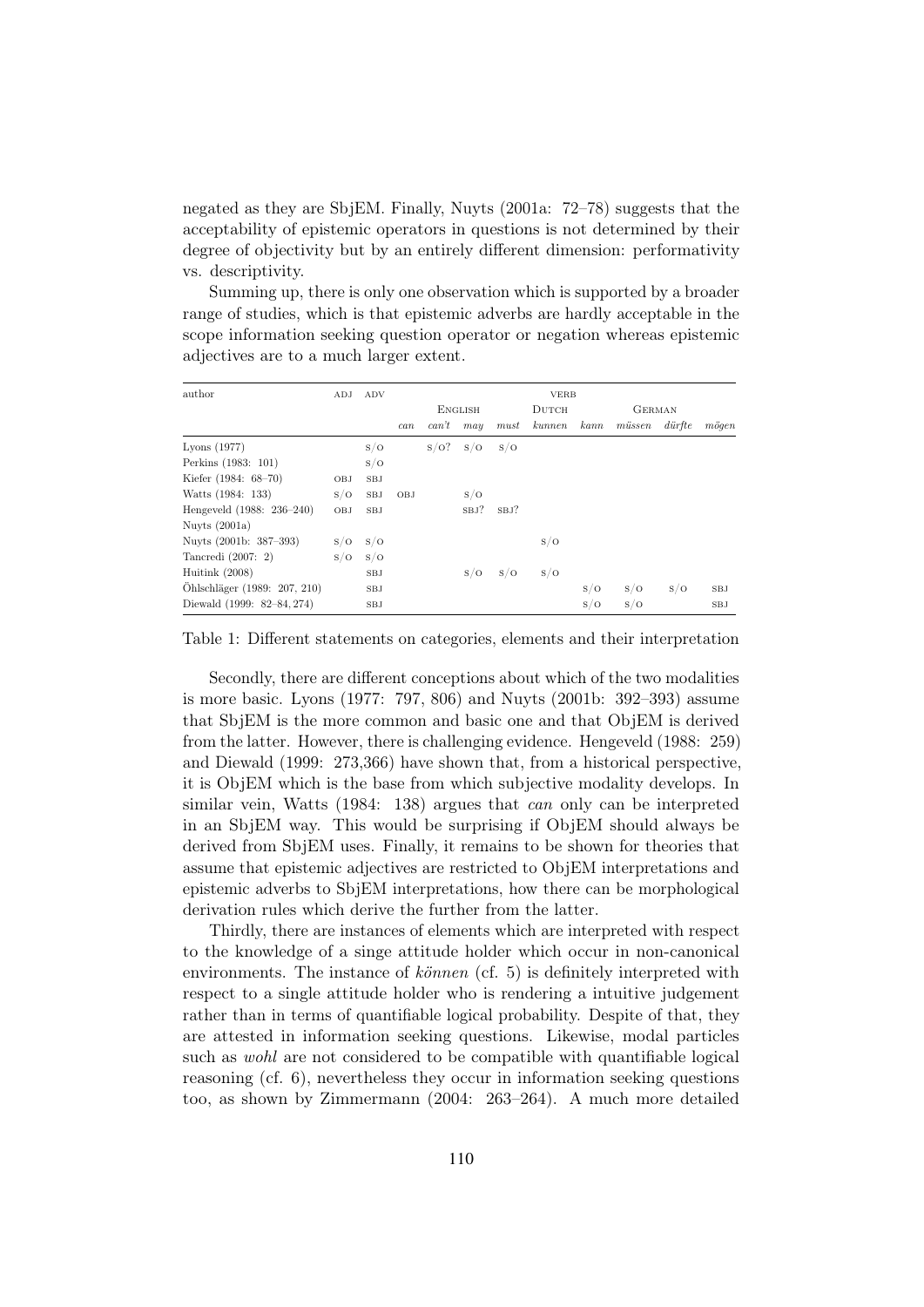discussion is provided by Maché (2013: 360–373).

- (5) a. "Wer kann Ihnen etwas who can you something into the glass throw-PTCP.PRF ins Glas geworfen haben?", fragte der Richter. have-INF asked the judge
	- b. "Ich denke, es war dieser Bekannte", erwiderte die Frau.<sup>4</sup> I think it was that friend answered the woman ' "Who could have thrown something in your glass?" , the judge asked. "I think it was this friend", the woman answered.'
- $(6)$ Is Hein wohl at sea Hein wohl auf See? 'Tell me your assumption concerning Hein's being at sea or his not being at sea: Is he at sea or not?'

Note that all of the involved modal operators involve a modal force on the lower end of the scale such as possibility or probability, epistemic necessity modals are not attested in information seeking questions (cf. Maché 2013: 304–309).

Fourthly, it is impossible to model something like objective public evidence. Attitude holder A and B can sit in the same foot ball stadium watching the same game SL Benfica Lisboa against Sporting Club de Lisboa but nevertheless use the claimed ObjEM adjective in a conflicting way based on their individual knowledge and expectations. Speaker A can say It is probable that Benfica is going to lose today, Speaker B can say at the very same moment It is probable that Sporting is going to lose today. If probable were an ObjEM, it would be expected that they yielded the same interpretation for any attitude in a given situation. Even expressions like probable are highly dependent on the individual speaker's beliefs, cf. Maché (2013: 366–367) for more details.

Summing up, studies on 'objective' epistemic modality only agree in a single point: That the use of epistemic adverbs are much more limited in the scope of a information seeking question operator or a negation as compaired to epistemic adjectives in predicative use. However, it was shown that the assumption of two independent types of epistemic modality fails to account for the bigger picture. A more elegant and accurate solution will be developed in Sections 3 and 4.

## 3 Context dependence of epistemic operators

Among the West Germanic languages, German has the richest array of modal verbs which are interpreted with respect to an attitude holder's knowledge

 $^4\rm{DeReKo:~BVZ07/FEB.00540~Burgenländische Volkszeitung, 07/02/2007.}$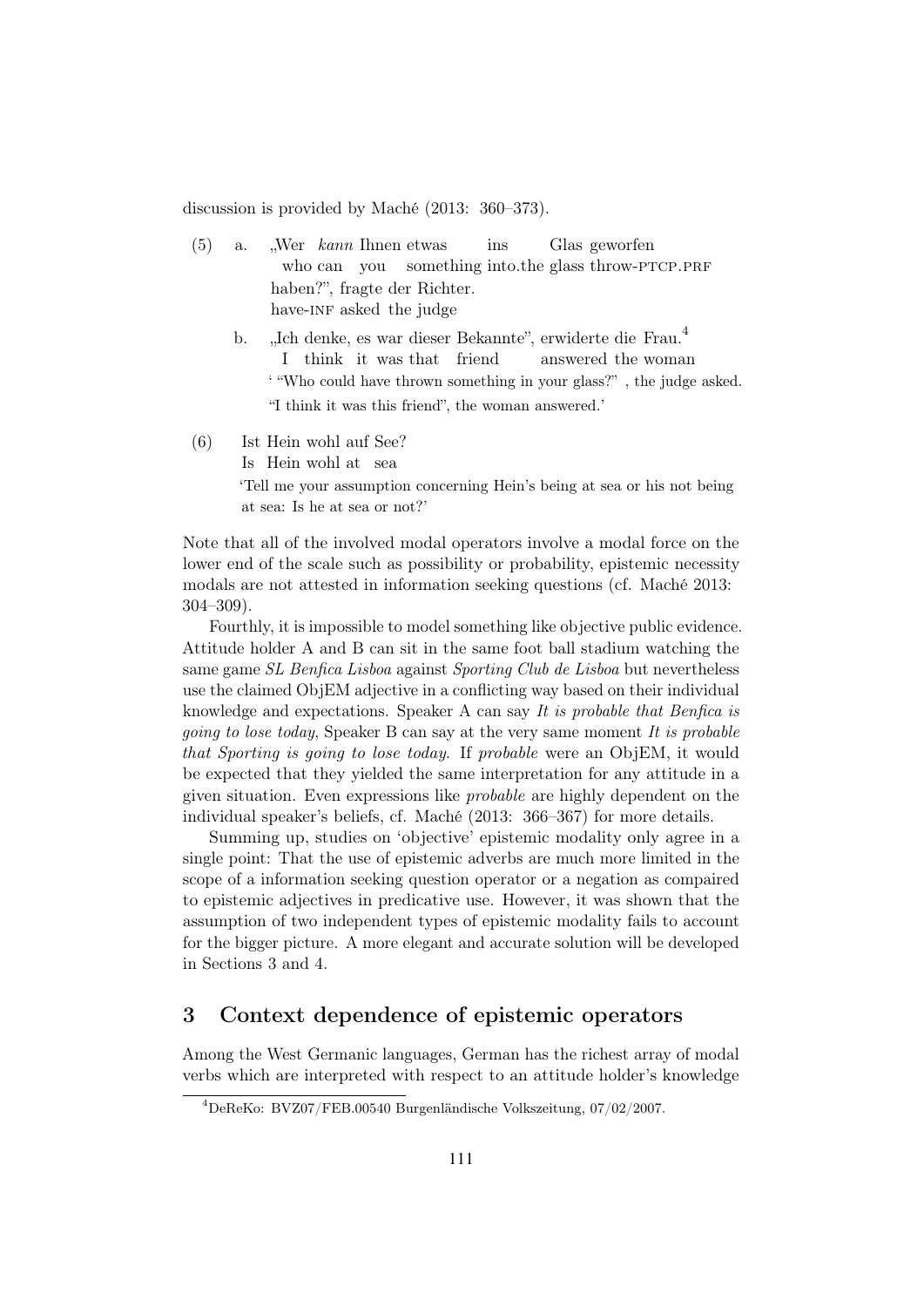and beliefs, namely reportative uses of wollen and sollen. Therefore, the remaining discussion will focus on German but it can easily be extended to the other West Germanic languages under discussion as well.

The main idea here is that epistemic modal operators introduce a variable for a *deictic center* (DC) who makes the epistemic judgement, as already suggested by Stephenson (2007: 497). As illustrated in more detail below, there are various ways to identify this DC-variable with an appropriate referent of an attitude holder which is syntactically encoded in the utterance.

With epistemic modal verbs such as  $\text{diffte}$  'be.probable/may' and epistemic adverbs such as wahrscheinlich which occur in canonical matrix declarative clauses the deictic center is identical to the speaker referent (8):

- (7) Der Joseph dürfte the Joseph be.probable the Mary knows-INF die Maria kennen. 'Joseph probably knows Mary.' DEICTIC CENTRE= $spkr$
- (8) Der Joseph kennt die Maria wahrscheinlich. the Joseph knows the Mary probably 'Joseph probably knows Mary.' DEICTIC CENTRE= $spkr$

In cases in which an epistemic modal verb or epistemic modal adverb is embedded under non-factive attitude predicates such as denken 'think' or  $vermuten$  'assume', the DC-variable is identified with an appropriate attitude holder argument in the matrix clause, mostly the subject referent but sometimes also an object referent (cf. Stephenson 2007: 497)

(9) Der Gabriel vermutet, [dass der Joseph die Maria kennen the Gabriel assumes that the Joseph the Mary knows-INF dürfte]. may 'Gabriel assumes that Joseph might know Mary.' DEICTIC CENTRE=matrix  $EXP = Gabriel$ 

Note that in contrast to some claims (eg. Lyons 1977: 799), epistemic modal verbs are also attested embedded under factive predicates which embed w-interrogative clauses, such as ermitteln 'determine'.

 $(10)$ in examinations the network-gen under the direction of Pavel Auswertungen des Netzwerks unter der Leitung von Pavel Spurný von der Akademie der Wissenschaften der Spurný of the Academy of Sciences the-gen Tschechischen Republik konnte schnell ermittelt Czech Republic can-PST quickly determine-INF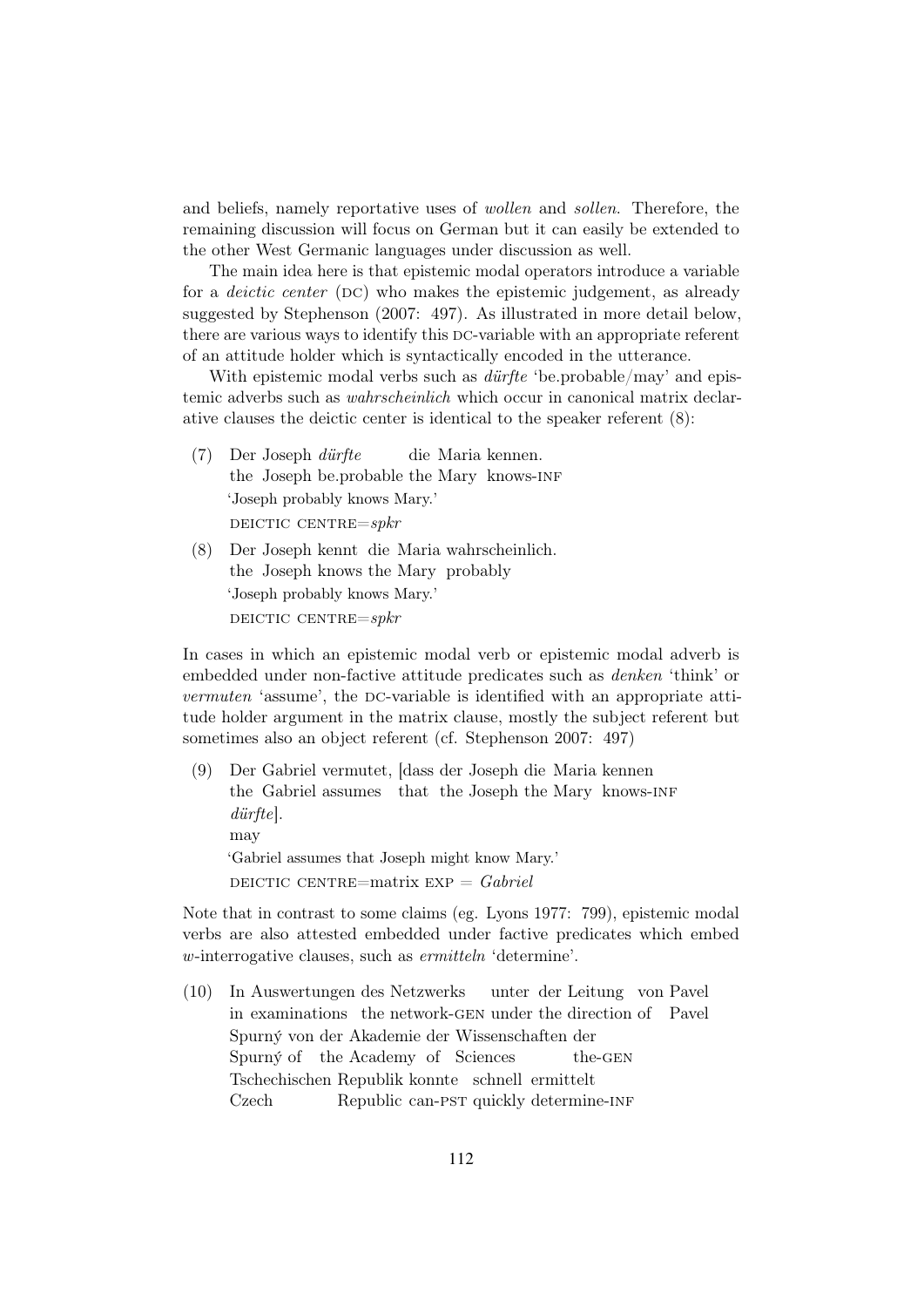werden, pass.aux-inf what at.the transit [was beim Durchgang durch through the earth.atmosphere die Erdatmosphäre geschehen happen-PTCP.PST PRF.AUX-INF must-PST sein musstel.<sup>5</sup> 'In examinations carried out by Pavel Spurný's team in the Czech Academy of Sciences, it was quickly determined [what must have happened during the transit through the Earth's atmosphere].' DEICTIC CENTRE=matrix  $EXP = Gabriel$ 

Examples like the one above provide further evidence that factive/resolutive predicates do actually not embed complements of the semantic type question but rather facts (cf. discussion in Ginzburg & Sag 2000:  $63-80$ ). The crucial fact is that epistemic necessity verbs like müssen are not common at all in information seeking w-questions as shown by Maché (2013: 304–309). Thus, the embedded interrogative in (10) does not have any counterpart as a main clause w-question.

As observed by Lasersohn (2005), Zimmermann (2004), Maché (2013: 299–305, 306–309), there are even more ways of how deictic centres can be interpreted. Epistemic modal verbs, epistemic adverbs and particles which occur in information seeking questions are interpreted with respect to the addressee.

(11) Wen who. ACC be. probable the Joseph here of all know-INF dürfte der Joseph hier aller kennen? 'Whom do you believe does Joseph know here?' DEICTIC CENTRE= $addr$ 

It is important to stress that epistemic operators in information seeking interrogatives impose strict conditions of use on the contexts in which they can be employed. They are only felicitous in utterance situations in which the speaker assumes that the addressee is not in the position to commit to any answer and only able to provide assumptions that reflect the modal strength of the modal operator suggested by the speaker.

Unlike most European languages, German developed so-called reportative modal verbs, a highly specialised type of necessity verbs (cf. Becker 1836: 181, Bech 1949: 5–6, 11–13, 39). It is the only language which has two different of these verbs: The control verb wollen, which marks its subject as the source of some claim (cf. 12), and the raising verb sollen, which marks some referent which cannot be phonetically expressed by an argument but whose existence is at least presupposed (13). Arguably this could be some argument which lacks phonetical realisation. They behave like prototypical epistemic modal operators in many respects, but they crucially differ in that

 $^{5}$ https://steiermark.orf.at/stories/3121388/ 14<sup>th</sup> September 2021.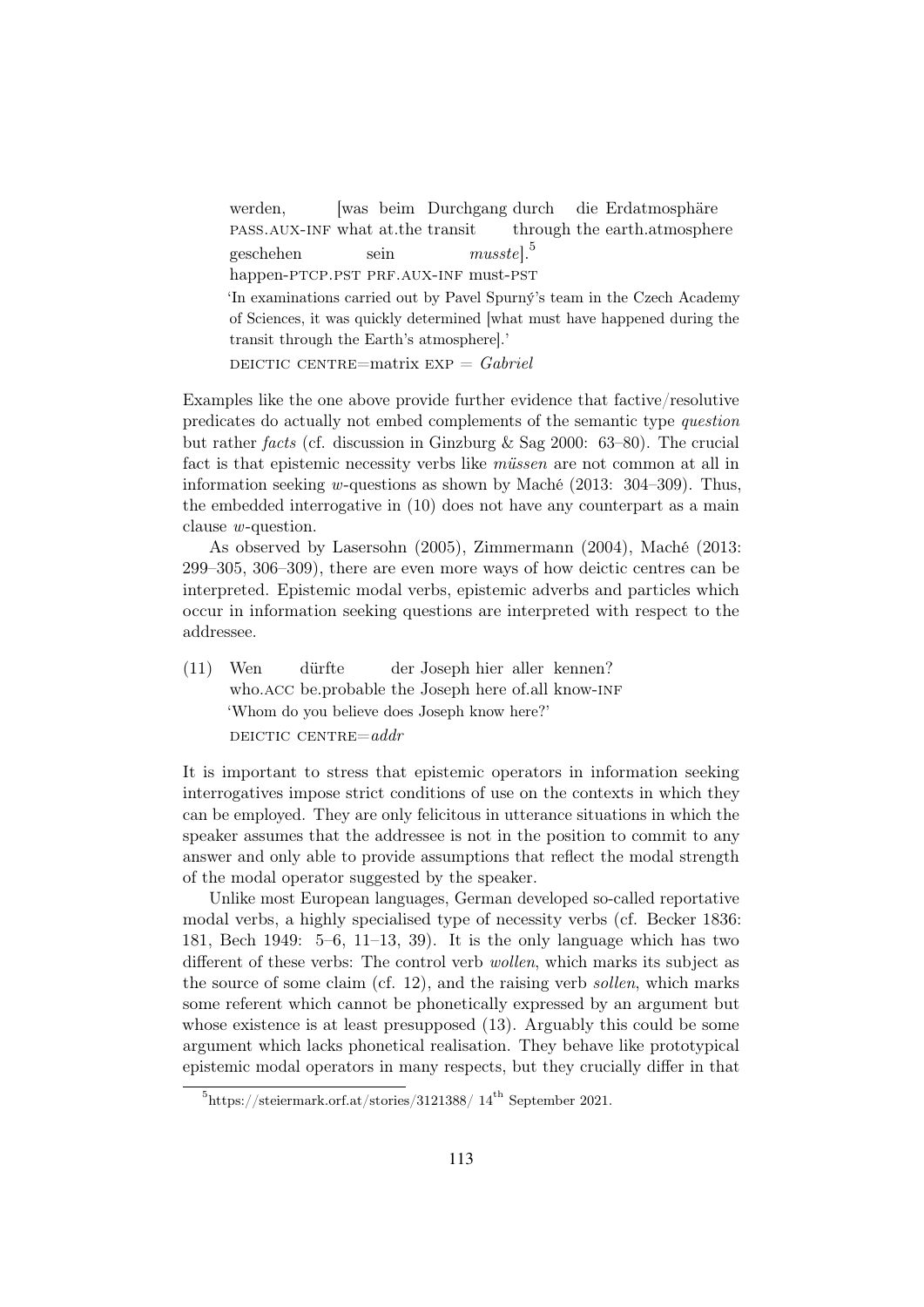the DEICTIC CENTRE is always identified with an attitude holder argument introduced by the modal verb itself.

- $(12)$ the Joseph wants the Mary knows-INF Joseph will die Maria kennen. 'Joseph wants everybody to add the proposition to the common ground that Joseph knows Maria.' deictic centre=subj
- (13) Der Joseph soll die Maria kennen. the Joseph shall the Mary knows-INF 'someone wants everybody to add the proposition to the common ground that Joseph knows Maria.' deictic centre=exp

As Manfred Sailer (pers. commun.) pointed out, there is yet another possibility to bind open DC-variables. Reportative adverbials such as laut-PPs 'according to' may bind DC-variables under certain circumstances, but this relation only optional. Alternatively, the laut-PP can be interpreted as the source of evidence that makes the speaker assume the content of the prejacent proposition (cf. 15), similar observations have been made by Döring (2013: 115–117) for the German modal particle wohl. .

(14) [Laut according.to the Woiferl be.probable the Joseph the Mary dem Woiferl] dürfte der Joseph die Maria kennen. knows-inf (i)'Woiferl provided evidence that makes spkr assume Joseph knows Maria.' DEICTIC CENTRE= $spkr$ (ii)'Woiferl is assuming that Joseph probably knows Maria.'  $\label{eq:2} \textsc{DECTIC} \xspace \textsc{centrRE} = \textsc{Woiferl}$  $(15)$  [Laut] according.to the Woiferl be.claimed the Joseph the Mary dem Woiferl] soli der Joseph die Maria kennen.

knows-inf 'According to Woiferl, Joseph knows Maria.' DEICTIC CENTRE= $Wojerl$ 

Coming to a conclusion, there are five different ways in which epistemic operators can be interpreted: They can be evaluated with respect to the knowledge of the speaker, of the addressee, of some argument of a superordinate clause and with respect to the knowledge of a referent which is contributed by the predicate meaning itself. As shown by Maché  $(2013: 422)$ , the DC-variable is always bound by the most local potential binder: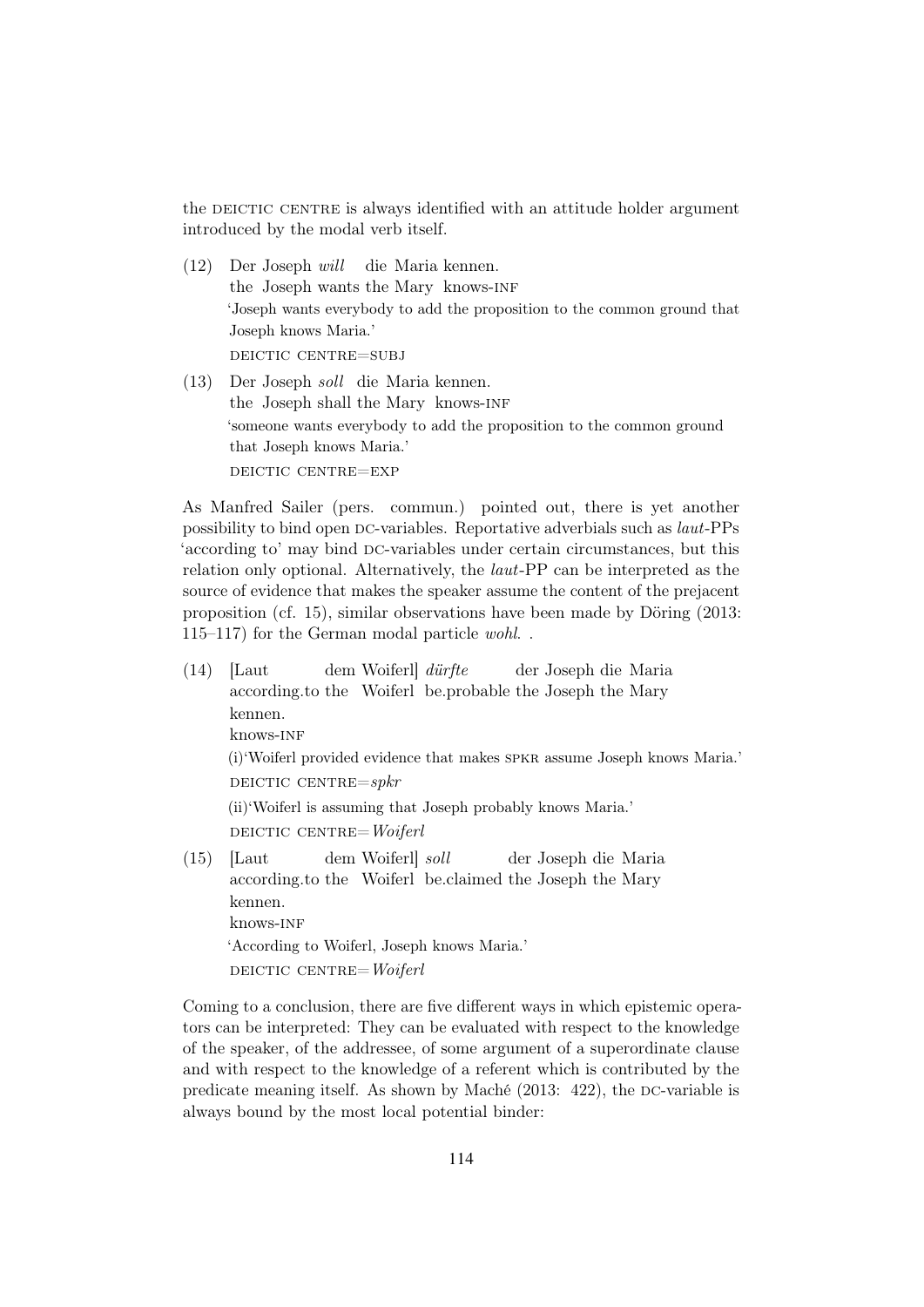#### (16) Locality Requirement for Deictic Centres (LRDC)

- 1. If the epistemic modal operator itself provides an appropriate argument referring to an attitude holder, a free DC-variable will be bound by that argument
- 2. If the epistemic modal operator is embedded by an attitude predicate and if there is no other more local intervening binder, a free DC-variable will be bound by the predicates argument that refers to the attitude holder
- 3. If there is no other more local intervening binder, a free DC-variable can be bound by the referent expressed by a laut-PP
- 4. If there is no other more local intervening binder, a free dcvariable will be bound by the most salient participant involved in updating the common ground,
	- (a) which is the speaker in the case of assertions
	- (b) which is the addressee in the case of questions

In order to yield an interpretable utterance, DC-variables have to be bound in order to ensure the Condition on Deictic Centres is met.

(17) Condition on Deictic Centres (CoDeC) The use of an epistemic operator indicates that the embedded proposition is not part of the DEICTIC CENTRE's knowledge.

## 4 Analysis

In this section, it will be shown how to model lexicon entries of the different types of epistemic modifiers and how to formalise the Locality Requirements for Deictic Centres. Finally, some tree structures which involve the various types of epistemic modifiers will be exemplified.

#### 4.1 Lexicon entries of modal predicates and adverbs

Presently, there is little work on modal semantics within the existing semantic frameworks of HPSG. The foundations are yet to be developed for Minimal Recursion Semantics and Lexical Resource Semantics. Thus, the semantic aspects will remain fairly superficial in the analysis outlined here. However, there is an implementation for a possible world semantics for Type Theory with Records in work under development by Robin Cooper, based on Kratzer's (1978) analysis which might be a possible way to follow for the analysis developed here.

Turning to predicative uses of epistemic adjectives like wahrscheinlich or probable, they can be modelled based on previous work by Pollard & Sag (1994: 330) and Müller (2013a: 80–82), as illustrated in Figure 1. It comes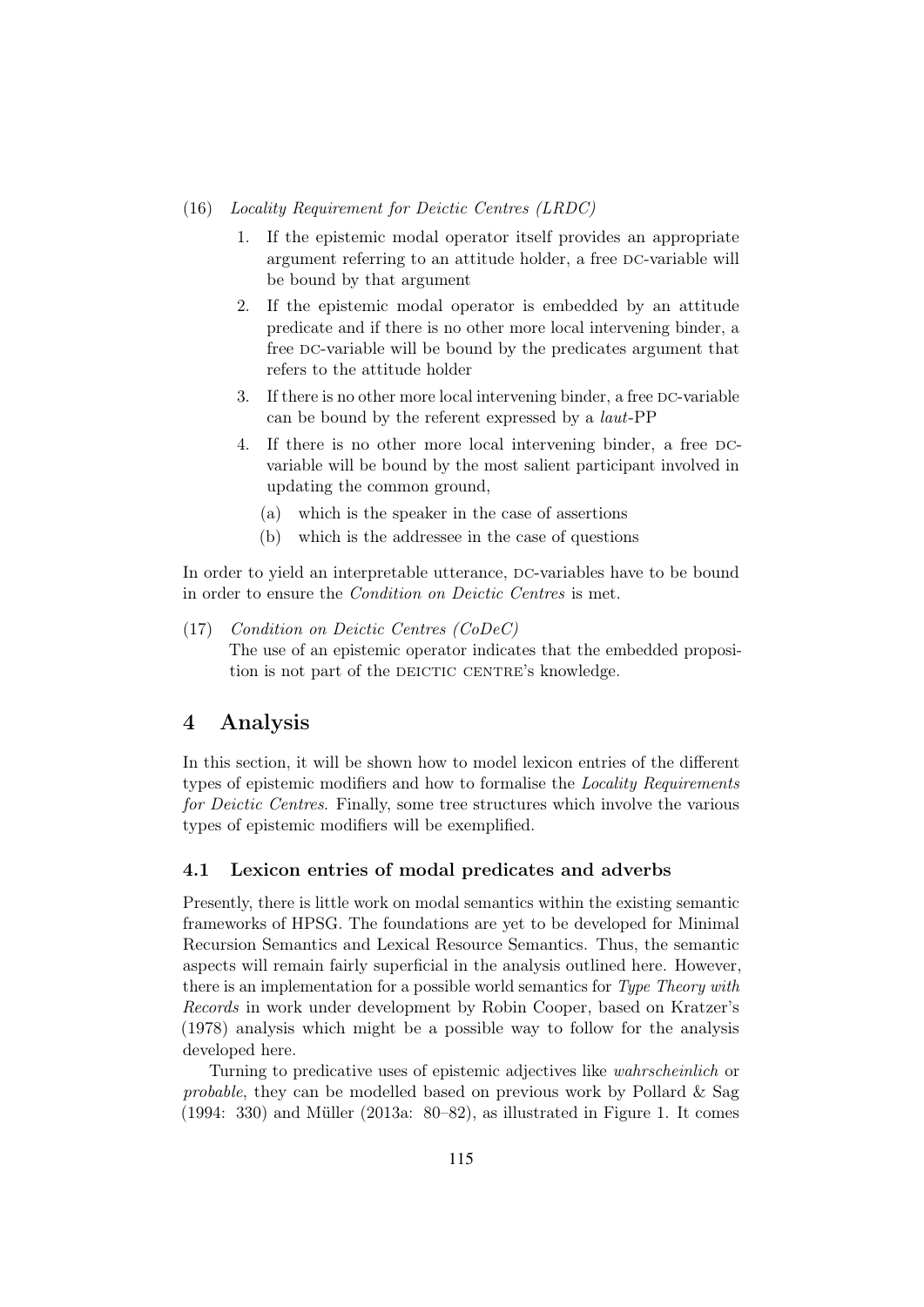

Figure 1: wahrscheinlich 'probable' – epistemic adjective (predicative)

with two arguments one subject clause and an optionally realised für-PP which encodes the attitude holder making the epistemic evaluation. If the latter is not spelled out, it is usually interpreted as a generic pronoun similar to  $PRO_{arb}$ .

The analysis of modal semantics presented here follows Robin Cooper's (pers. comm.) approach to model propositions as  $RecordTypes$ , an situation semantic entity in TTR which could be roughly translated as stateof-affairs.<sup>6</sup>Accordingly, the CONT of an epistemic modifier is of the type epistemic-soa which is specified for the following attributes: soa for the modified prejacent proposition, mforce to determine the modal force (possibility, probability, necessity, $\dots$ ), MBASE for a modal base, and OSOURCE for ordering source. Moreover there is a variable for a deictic center DC, which is required to identify the attitude holder with respect to whose knowledge the epistemic modal operator is identified. Independently from that variable some epistemic modifiers have the potential to phonetically realise that attitude holder as an argument; this is represented under the attribute EXPERIENCER-argument. In the case of epistemic adjectives, this argument can be phonetically realised by a für -PP in German and as the subject-NP in the case of reportative wollen. Provided the right syntactic configuration, this argument qualifies as the most local legitimate binder of the DC-variable. Note that, following Cooper, the modal base and ordering source are modelled as  $RecordTypes$  here loosely translated as *soa*, an epistemic modal base could be conceived then as the very rich soa corresponding to the model of the actual world consistent with the knowledge of the speaker rather than as a set of possible worlds in the Kratzerian tradition. Finally, there is the boolean feature CLOSED which indicates whether or not the DC-variable is already locally bound by some argument directly introduced by the model operator itself. It is needed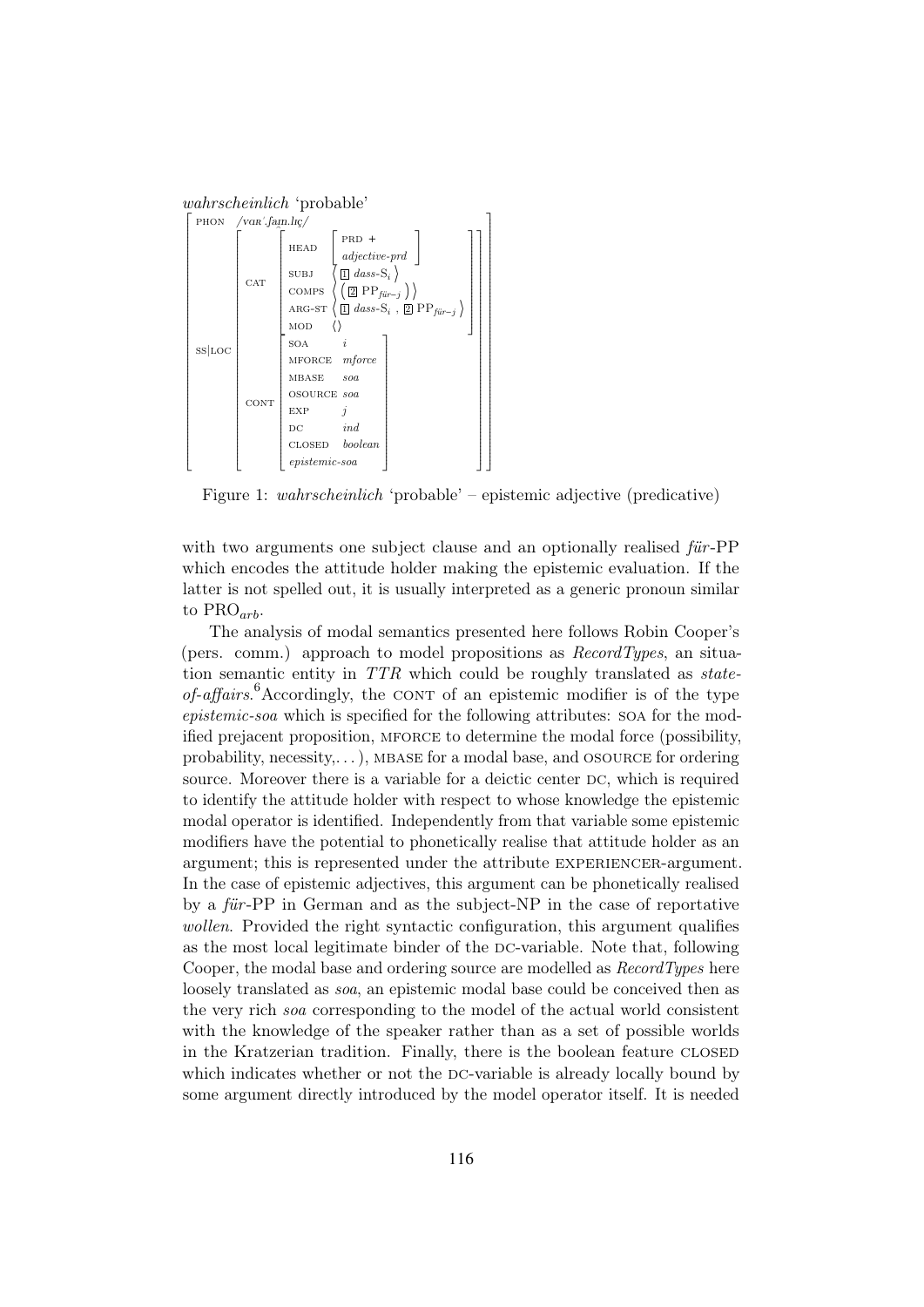

Figure 2: wahrscheinlich 'probably' – epistemic adverb

to explain why there are some operators that embed epistemic operators which are locally bound ( $\lceil$  CLOSED +  $\rceil$ ), but fail to whenever they are not ( $\lceil$  CLOSED  $-$  ), as shown in the corpus study by Maché (2013: 261–404). In the remainder of this paper, the features mforce, mbase and osource will no longer be shown, as they are not relevant to the analysis presented here.

Epistemic adverbs in turn can be modelled along the lines of the entry for sentential negation as suggested by Müller (2020: 223) or Kim (2021: vii), cf. Figure 2. The main difference between epistemic adjectives and adverbs is that adjectives still have the potential to phonetically realise its attitude holder argument, for adverbs PP/NP arguments are no longer available on the ARG-ST list and the CONT-value. This is confirmed by the fact that those German adjectives which can license arguments in there predicative uses, such as  $tree + NP<sub>part</sub>$  'loyal',  $\ddot{a}hnlich + NP<sub>part</sub>$  'similar', bewusst +  $NP<sub>GEN</sub>$  'aware' or schuldig +  $NP<sub>GEN</sub>$ , they no longer have the potential to realise their arguments in their adverbial uses. In other words, they lack representations of these arguments in their CONT and ARG-ST attributes. Thus predicative epistemic adjectives always involve some mostly phonetically unrealised generic pronoun, similar to sollen, which is commonly analysed as predicating a wish to a unrealised referent different from the subject referent (cf. Becker 1836: 181, Bech 1949: 11). This is much in line with Lasersohn's (2005: 273–277) observation that predicates of personal taste always come with a variable for a judge according to whose attitude the predicate is evaluated.

Epistemic modal verbs are a subclass of raising verbs and can be modelled along the lines of the analysis developed by Müller (2013b: 243, 277), as illustrated in Figure 3. Crucially, their CONT-value does not include any attitude holder argument, only a DC-variable, as they are never observed with phonetically realised arguments – just as with epistemic adverbs.

Reportative wollen is a control predicate which introduces an attitude holder argument as its subject, yielding a structure with a verbal head which

<sup>&</sup>lt;sup>6</sup>The analysis developed here is also perfectly compatible with Ginzburg & Sag's (2000: 38–44) alternative assumption of distinct message types.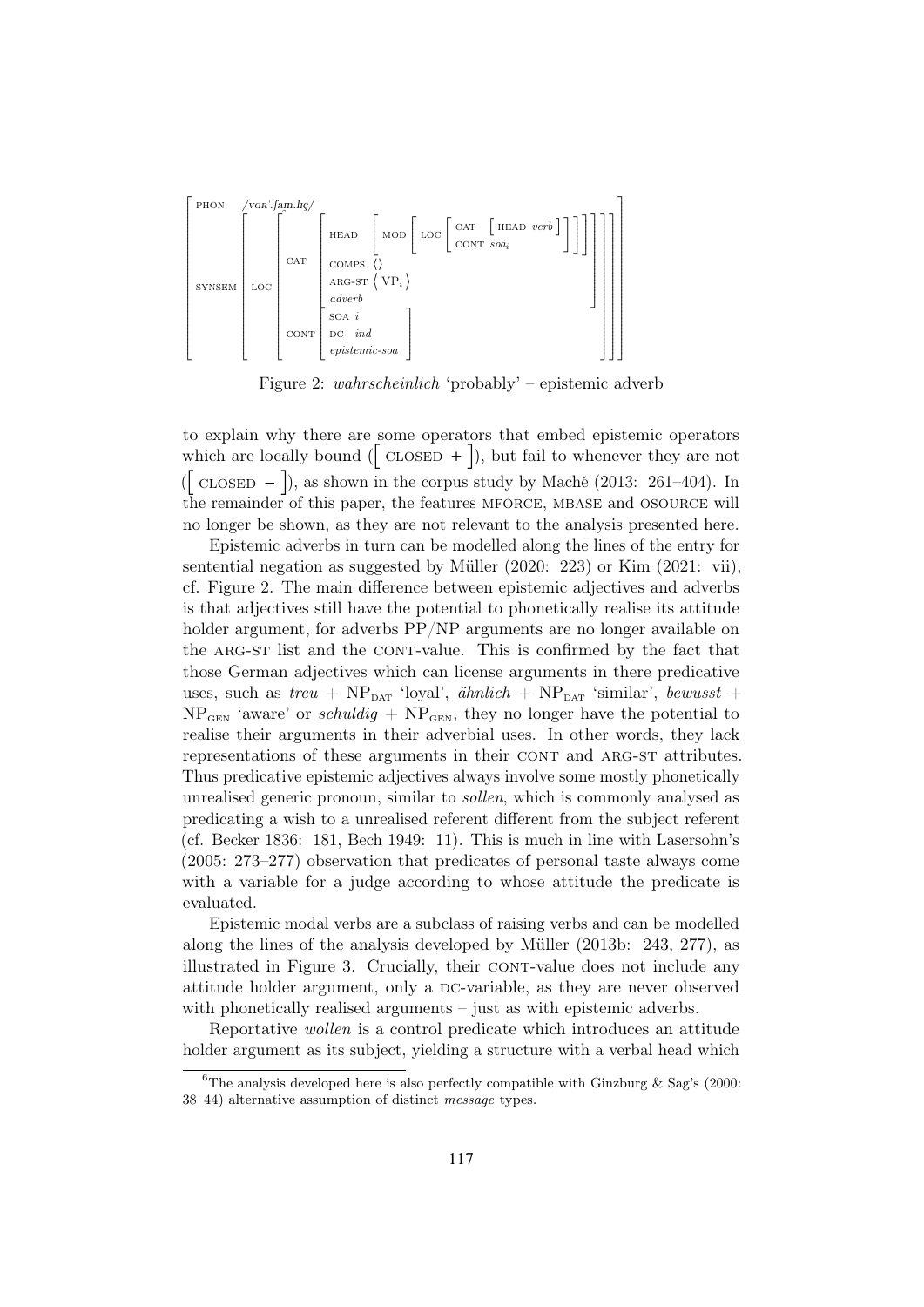```
CAT \begin{array}{|c|c|c|c|c|}\n\hline\n\text{CAT} & \text{HEAD} & \text{verb} \\
\text{ARG-ST} & \text{A} & \text{ABG-ST} & \text{A}\n\end{array}⎢⎢⎢⎢⎢⎢⎢⎢⎢⎢⎢⎢⎢⎢⎢⎢⎢⎢⎢⎢⎢
⎣
                                                          \text{ARG-ST} \quad \text{if} \quad \text{if} \quad \text{if} \quad \text{if} \quad \text{if} \quad \text{if} \quad \text{if} \quad \text{if} \quad \text{if} \quad \text{if} \quad \text{if} \quad \text{if} \quad \text{if} \quad \text{if} \quad \text{if} \quad \text{if} \quad \text{if} \quad \text{if} \quad \text{if} \quad \text{if} \quad \text{if} \quad \text{if} \quad \text{if} \quad \text{if} \quad \text{if} \quad \text{if} \quad \text{if} \quad \text{if} \quad \text{if} \quad \text{if} \quad \CONT
                                                ⎡
soa i
                                                ⎢⎢⎢⎢⎢⎢⎢⎢⎢⎢⎢
                                                ⎣
                                                          \mathrm{DC} ind
                                                          epistemic-soa
                                                                                                                                               \pm\blacksquare⎦
                                                                                                                                                                                                                                                                                                                                                                                                                   \overline{\phantom{a}}⎥⎥⎥⎥⎥⎥⎥⎥⎥⎥⎥⎥⎥⎥⎥⎥⎥⎥⎥⎥⎥
                                                                                                                                                                                                                                                                                                                                                                                                                   ⎦
```
Figure 3: dürfte 'be.probable' – epistemic modal verb

```
\mathbf{L}⎢⎢⎢⎢⎢⎢⎢⎢⎢⎢⎢⎢⎢⎢⎢⎢⎢⎢⎢⎢⎢⎢⎢⎢⎢⎢⎢⎢⎢⎢⎢⎢⎢⎢⎢⎢
⎣
     CAT\mathbf{L}⎢⎢⎢⎢⎢⎢⎢⎢⎢⎢⎢
                        ⎣
                             HEAD verb
                             ARG-ST \left\langle \text{ NP} \left[ \text{ str} \right]_i \right\rangle \oplus \boxed{2} \oplus\langle V[\overrightarrow{bse}, \overrightarrow{LEX} +, \overrightarrow{SUB}]\rangle \langle NP[\overrightarrow{str}]_i \rangle, COMPS[2]_j \rangle\mathbf{I}⎥⎥⎥⎥⎥⎥⎥⎥⎥⎥⎥
                                                                                                                                                                                                               ⎦
     CONT
                        \begin{tabular}{lllll} \bf{EXP} & \it i \end{tabular}⎢⎢⎢⎢⎢⎢⎢⎢⎢⎢⎢⎢⎢⎢⎢⎢⎢⎢⎢⎢⎢
                        ⎣
                             \text{SOA} j
                             DC i
                             closed +
                             epistemic-soa
                                                                        \pm⎥⎥⎥⎥⎥⎥⎥⎥⎥⎥⎥⎥⎥⎥⎥⎥⎥⎥⎥⎥⎥
                                                                        ⎦
                                                                                                                                                                                                                    \overline{\phantom{a}}⎥⎥⎥⎥⎥⎥⎥⎥⎥⎥⎥⎥⎥⎥⎥⎥⎥⎥⎥⎥⎥⎥⎥⎥⎥⎥⎥⎥⎥⎥⎥⎥⎥⎥⎥⎥
                                                                                                                                                                                                                    ⎦
```
Figure 4: wollen 'want/claim' – reportative modal verb

has a EXP-argument on its ARG-ST and its CONT and its CONT is of the type epistemic-soa, as shown in Figure 4. As already demonstrated in Section 4.2, this is exactly the configuration in which  $LRDC$  1 can apply, binding the dc-variable is locally by the exp-argument. The analysis of control verbs employed follows the spirit suggested by Müller (2013b: 280). The entry for reportative sollen is almost identical except that its attitude holder argument is not its subject but it remains phonetically unrealised.

#### 4.2 Formalising the Locality Requirement for Deictic Centres

The first clause of the LRDC applies to epistemic modifiers which introduce an EXPERIENCER-argument referring to the attitude holder that locally binds the dc-variable. The requirement is that the input structure has to contain a verbal head, a CONT-value of the type *epistemic-soa* and a representation of an EXP-argument in its CONT-attribute, as shown in Figure 5. This constraint applies to configurations which involve either predicative epistemic adjectives or reportative modal verbs.

The formalisation of *LRDC* 2 states that whenever an attitude predicate embeds a finite or nonfinite clauses which contains an epistemic operator indicated by the type *epistemic-soa* whose DC-variable is still free ( $\vert$  CLOSED  $- \vert$ ), this DC-variable is co-indexed by an appropriate argument in the matrix clause referring to the attitude holder, as demonstrated in Figure 6. The

 $\begin{bmatrix} \text{CAT} & \text{[HEAD verb]} \end{bmatrix}$ ⎢⎢⎢⎢⎢⎢⎢⎢⎢⎢⎢⎢ ⎣  $\begin{array}{c|c}\n\text{CONT} & \text{EXP} i \\
\hline\n\end{array}$ epistemic-soa ]  $\overline{1}$  $\blacksquare$ ⎦  $\rightarrow$  $\begin{array}{c|c}\n\text{CONT} & \text{DC} & i \\
\text{CLosen} & \text{CLOSED} & \text{N.}\n\end{array}$  $\text{closed } +$ 

Figure 5: Locality Requirement for Deictic Centres – Clause 1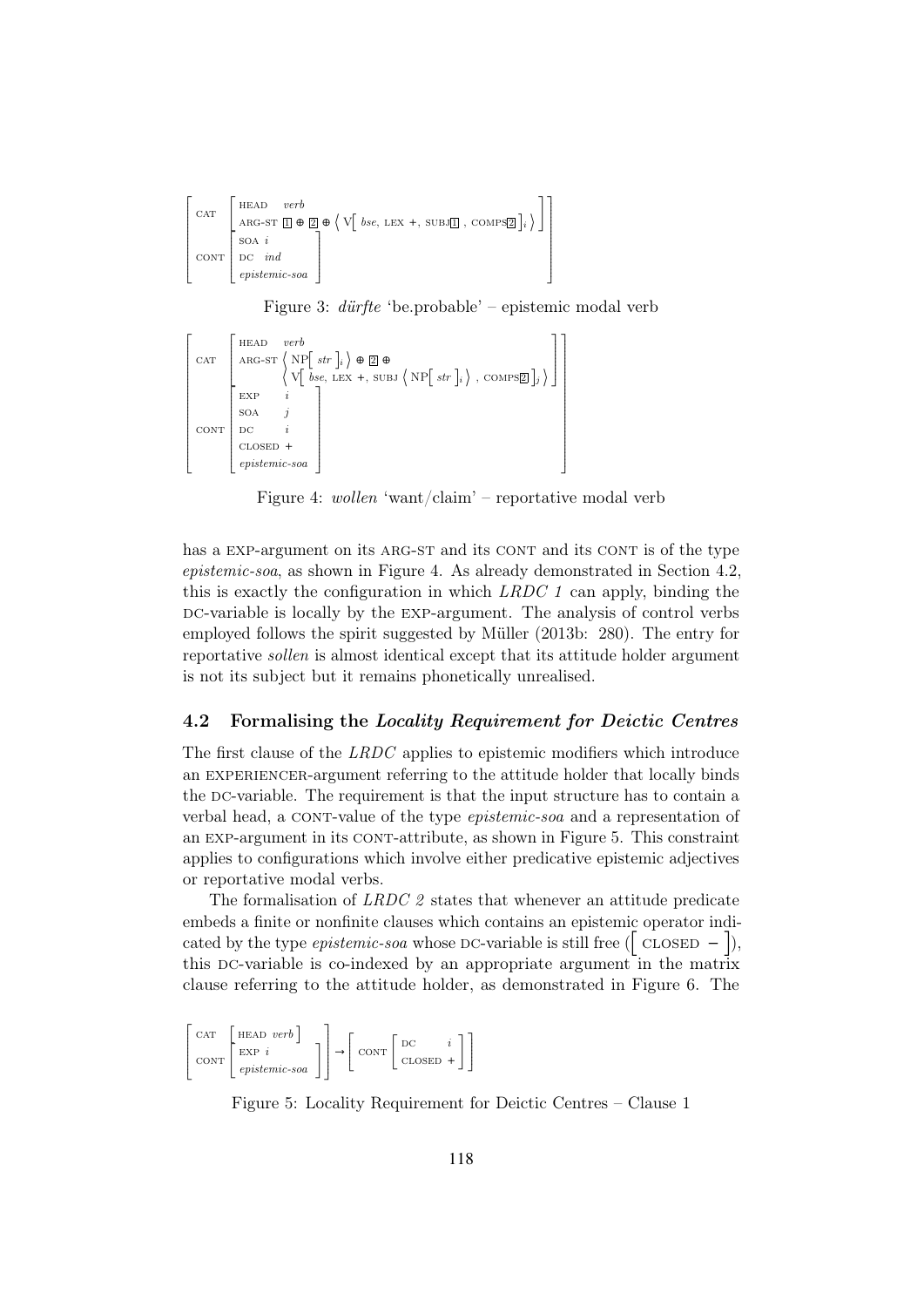

Figure 6: Locality Requirement for Deictic Centres – Clause 2



Figure 7: Locality Requirement for Deictic Centres – Clause 4a

feature ic− (independent clause) as suggested by Ginzburg & Sag (2000: 41, 45) signals that the relevant clause is embedded.

Clause 4a addresses cases in which a declarative main clause  $(IC<sup>+</sup>)$  contains an epistemic operator (type  $epistemic-soa$ ) which has a DC-variable, which has not been locally bound yet (CLOSED−). In such a configuration the DC-variable is bound by the representation of the speaker referent he BACKGROUND feature proposed by Ginzburg & Sag (2000: 120–124).

Clause 4b is almost identical except that CONT is of the type *question* and that the DC-variable is bound to the representation of the addressee in bckrd. As LRDC 3 is more complicated to describe and and requires more space, it cannot be addressed in this paper.

#### 4.3 Binding of the deictic centre

In this section, it will be shown why the interpretation of clauses that contain some epistemic modifiers is mostly almost identical in many cases despite the fact that these modifiers may be entirely different categories. Secondly, it will shed light on the differences between epistemic adverbs and epistemic adjectives, which cause the former to be by far less acceptable in information seeking questions than the latter.

Figure (8) illustrates the combination of a predicative epistemic adjective with a copula by means of predicate complex formation as suggested by Müller (2013b: 28). The essential assumption here is that the copula is not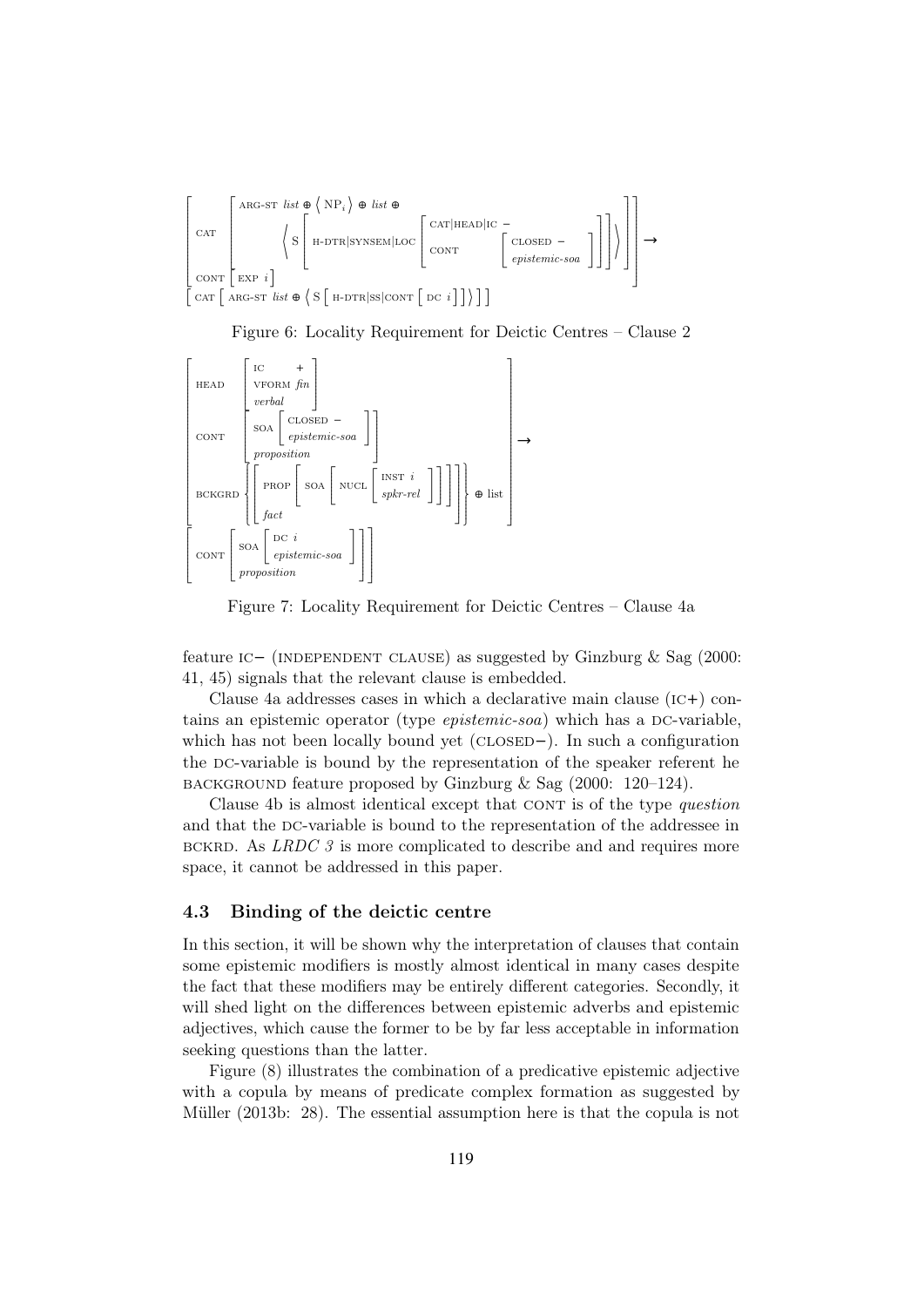

Figure 8: Copula with predicative epistemic adjective

semantically empty but transparent, in other words, it inherits the full lexical content of the embedded predicative. Note that in Müller's (2013b: 20) MRSbased analysis the copula only inherits parts of the embedded predicative's cont-value. The inspiration for the analysis pursued here comes from the fact that a copula with a predicative behaves semantically the same way as a verb. The combination of the predicative epistemic adjective with a copula yields a phrase which (i) contains a verbal head with an epistemic-soa as a cont-value and (ii) its cont-value has a exp-argument. This is exactly the configuration in which  $LRDC$  1 applies and binds the DC-variable

In contrast, epistemic adverbs which are adjoined to VPs yield an argument structure which essentially differs from epistemic adjectives in predicative function, cf. Figure 9. As the adverb is lacking a representation of an EXP-argument in its CONT-attribute, the VP resulting from the adjunction of the adverb does not have any CONT-attribute which contains an EXPargument either, which means  $LRDC$  1 fails to apply and the DC-variable is left free. So *LRDC* 2, 3 & 4 are the only options. Embedded in an information seeking question, the DC-variable theoretically still could be bound by the addressee by means of  $LRDC$  4. But it appears that there are pretty strict conditions on discourse: the speaker believes the addressee is not able to commit to truth value of the proposition but only to the degree reflected by the modal force of the epistemic operator.

So why are predicative epistemic adjectives in information seeking questions then more acceptable despite the fact that they also are used in contexts in which the speaker believes that the addressee is not able to commit to truth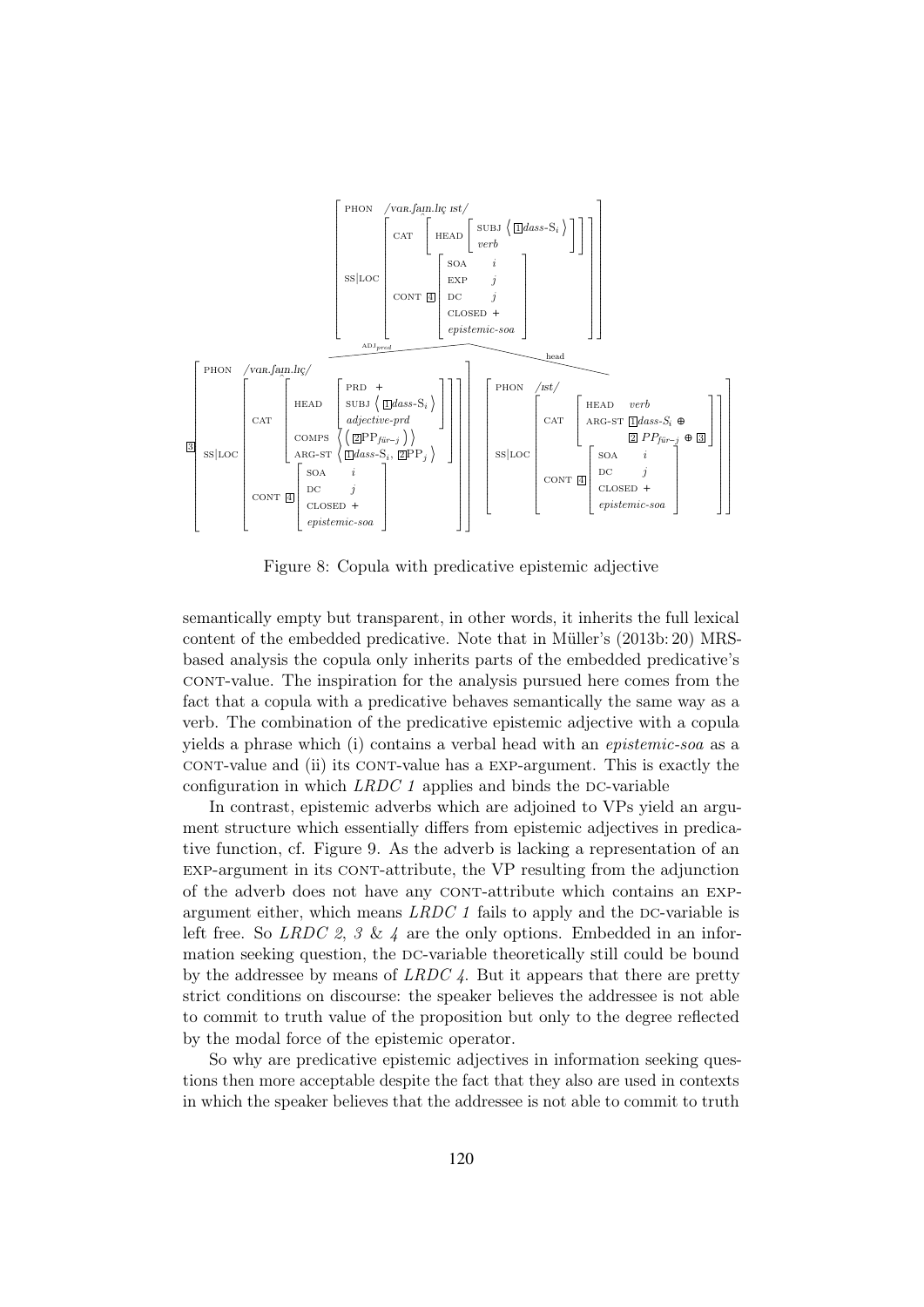

Figure 9: Epistemic adverbs adjoined to VP

value of the proposition? The crucial difference is that in the case of epistemic adverbs the request of epistemic evaluation is directed to the addressee alone. In contrast, predicative epistemic adjectives most typically select a generic pronoun as their attitude holder argument and by means of that the addressee may include epistemic evaluations done by some other referent. Due to their lack of an EXP-argument in their CONT-value, the DC-variable in epistemic adverbs is only available to binders in a superordinate clause (attitude holder of a matrix attitude predicate) or participating in the speech act (speaker, addressee). In contrast, predicative adjectives involve a generic pronoun as optional argument, which means the DC-variable is bound by that generic pronoun also allowing for reported assessments. This would also account for the more 'objective' or 'inter-subjective' flavour which is often associated with these adjectives.

Despite their very different argument structure, epistemic modal verbs share two important aspects with epistemic adverbs adjoined to a VP. Firstly, they do not have an ARG-ST with an EXP-argument and secondly, their content-value that lacks an exp-argument. These parallels predict that epistemic modal verbs and epistemic adverbs should behave in a similar manner. And indeed they do. When embedded under attitude predicates, they are always interpreted with respect to the attitude holder argument in the superordinate clause:

 $(18)$ the granpa thinks that I maybe Der Opa glaubt, dass ich vielleicht den Kurz gewählt the Kurz vote-PTCP.PST habe<sup>7</sup> have 'Grandpa thinks that I maybe voted for Kurz.' DEICTIC CENTRE= $Opa$ 

The binding behaviour in Example (18) also demonstrates that Nuyts's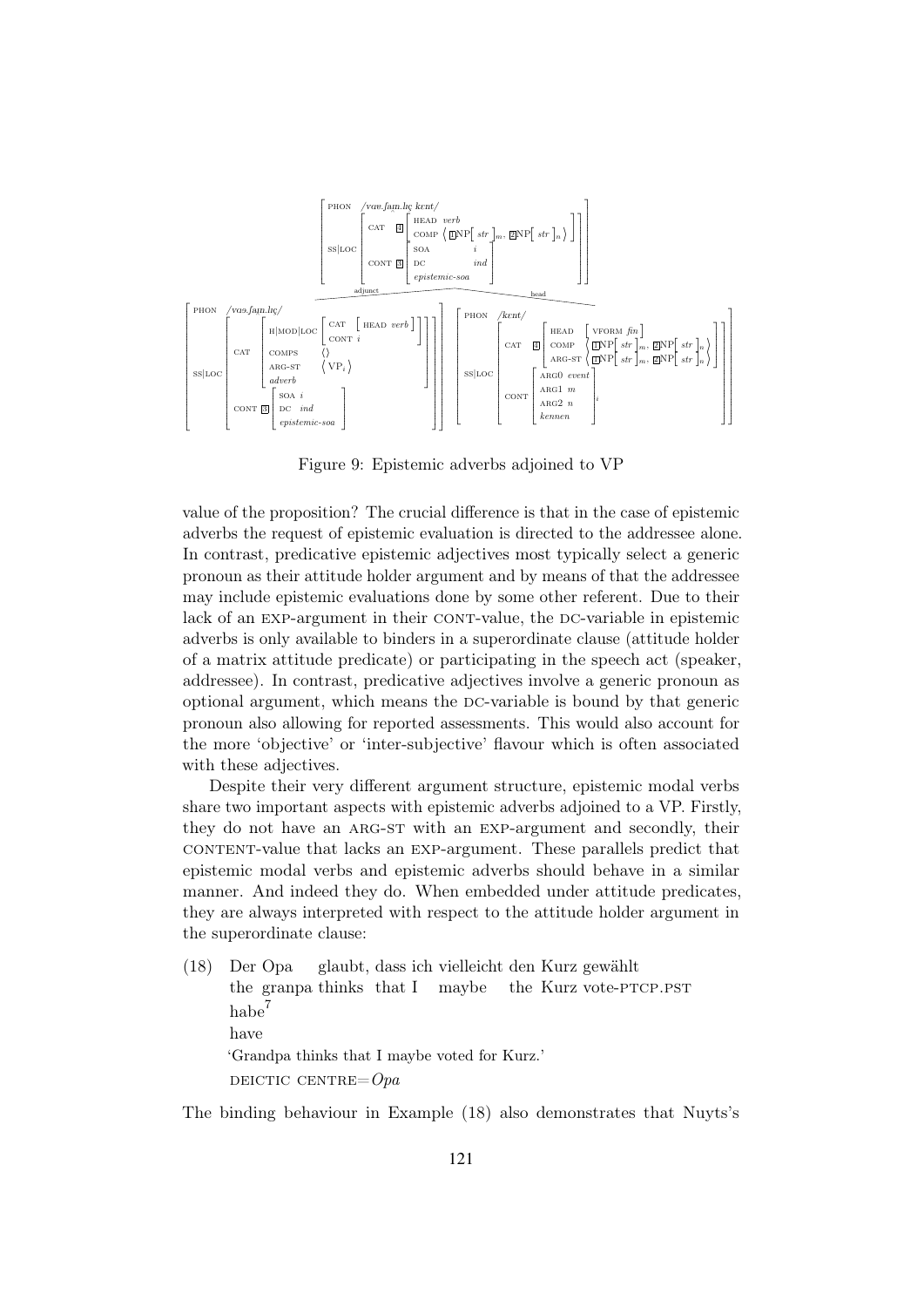

Figure 10: Epistemic modal verbs

(2001a: 72–78) claim that epistemic adverbs are intrinsically performative, in other words performing a weakening of the commitment to the truth by the speaker is not accurate: The epistemic adverb is interpreted with respect the matrix subject alone, excluding the speaker. Thus, epistemic adverbs are context dependent operators.

#### 4.4 Further Evidence

There is another puzzle yet to be solved. As shown by Doherty (1985: 118– 119), Reis (2001: 296), Maché (2013: 387–390), reportative sollen and wollen are attested in information seeking questions and they are subject to less restrictions than epistemic modal verbs are. Example (19) was uttered in a context in which the common ground contains the following facts: (i) house searches were conducted in several apartments of Austrian politicians. (ii) in order to order house searches, the federal prosecutor for corruption has to file a report in which accusation against the suspected are documented.

(19) Fabian erklär Fabian explain-IMP me this again mir das nochmal, was genau sollen what exactly is.claimed the die Beschuldigten getan accused do-ptcp.pst have-inf haben?<sup>8</sup> 'Fabian, explain me this once again. What exactly are the accused claimed to have committed?'

 ${}^{8}$ Hausdurchsuchungen: Der Anfang vom türkisen Ende? https://www.derstandard.at/story/2000130226235/hausdurchsuchungen-der-anfang-vomtuerkisen-ende?ref=rec. Time 4:48. Accessed on October 6 2021.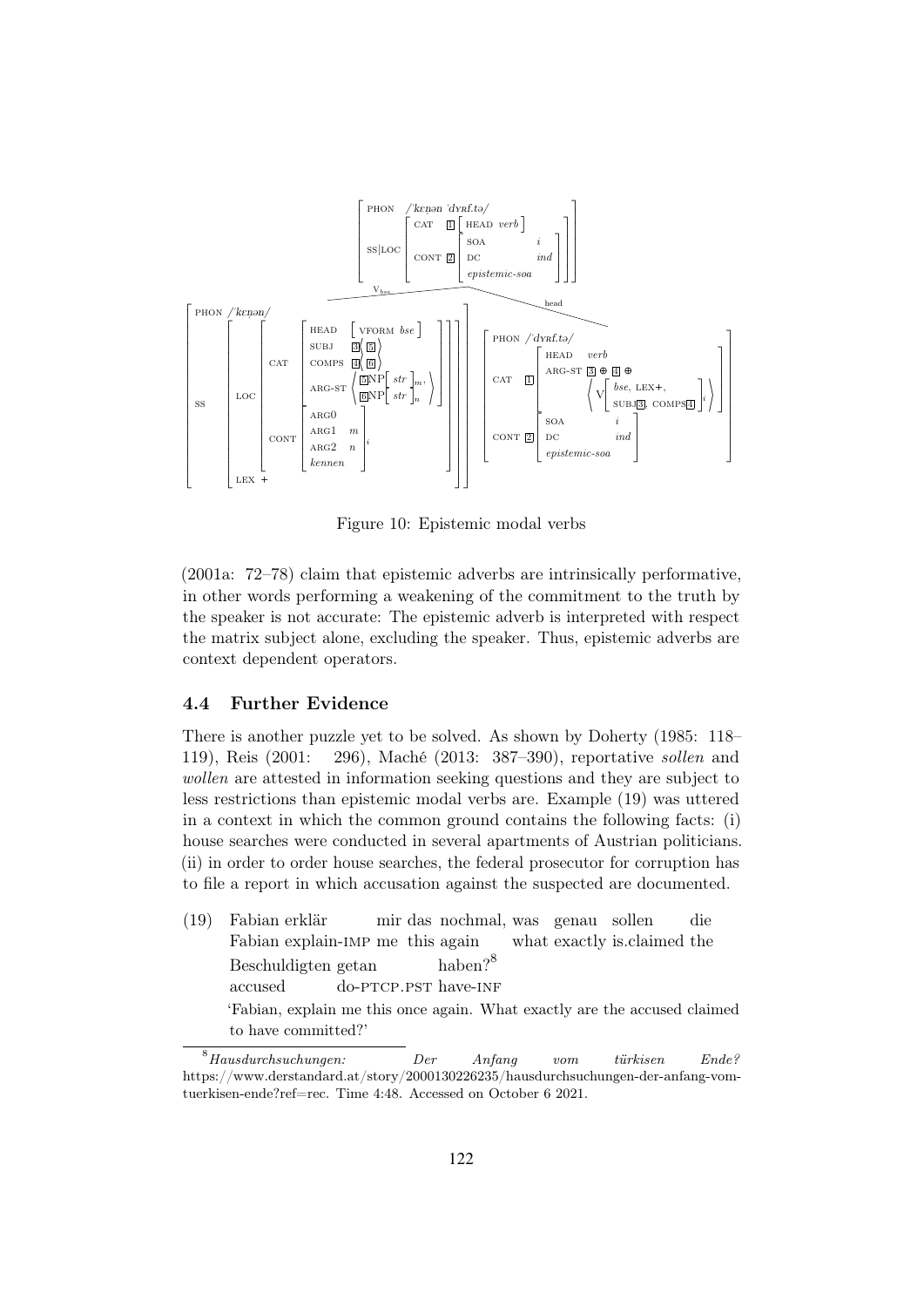(20) Wo where wants Grass a will Grass eine Tabuisierung von Israel-Kritik taboo of Israel.criticism find-ppp entdeckt haben? Kein anderes Land have-inf no other country is wird so viel kritisiert wie Israel.<sup>9</sup> so much criticised as Israel 'Where does Grass claim to have found a criticism of Israel? No other country is subject to as much criticism as Israel is.'

Examples (19–20) involve some puzzling aspects, too. As mentioned above, reportative wollen and sollen are counted among epistemic necessity verbs in the broader sense, but unlike these latter they are acceptable in information seeking questions. As shown in Section 4.3, unbound  $DC$ -variables are only licensed in information seeking questions if a full range of discourse conditions are met. One condition states that epistemic necessity operators are almost impossible in this environment. However, reportative modal verbs have a bound DC-variable, by virtue of which they are not subject to these conditions. The analysis proposed here is further supported by accurately predicting the diverging preferences of epistemic necessity verbs and reportatives.

## 5 Conclusions

The different behaviour of predicative epistemic adjectives and epistemic adverbs in West Germanic languages is due to a difference in argument structure: The former have an potentially phonetically unrealised attitude holder argument, which by virtue of predicate complex formation is attracted onto the copulas valency list and treated as its own argument. In this configuration the argument becomes a legitimate local binder of the variable for the deictic centre. Epistemic operators which contain a bound DC-variable are subject to less discourse conditions as free ones. With epistemic adverbs this is not the case. When they adjoin to a VP they do not contribute any attitude holder argument to the VP, which means the DC-variable remains free and the epistemic operator is only interpretable under rather unlikely circumstances.

## References

- Bech, Gunnar. 1949. Das Semantische System der Modalverben. Travaux du Cercle Linguistique de Copenhague VI. 3–46.
- Becker, Karl Ferdinand. 1836. Ausführliche deutsche Grammatik als Kommentar der Schulgrammatik. 2nd edn. Vol. 1. Frankfurt am Main: G. F. Kettembeil.

Doherty, Monika. 1985. Epistemische Bedeutung. Berlin: Akademie Verlag.

Diewald, Gabriele. 1999. Die Modalverben im Deutschen: Grammatikalisierung und Polyfunktionalität. Tübingen: Niemeyer.

 $^{9}$ DeReKo: RHZ12/MAI.09565 Rhein-Zeitung, 09.05.2012.